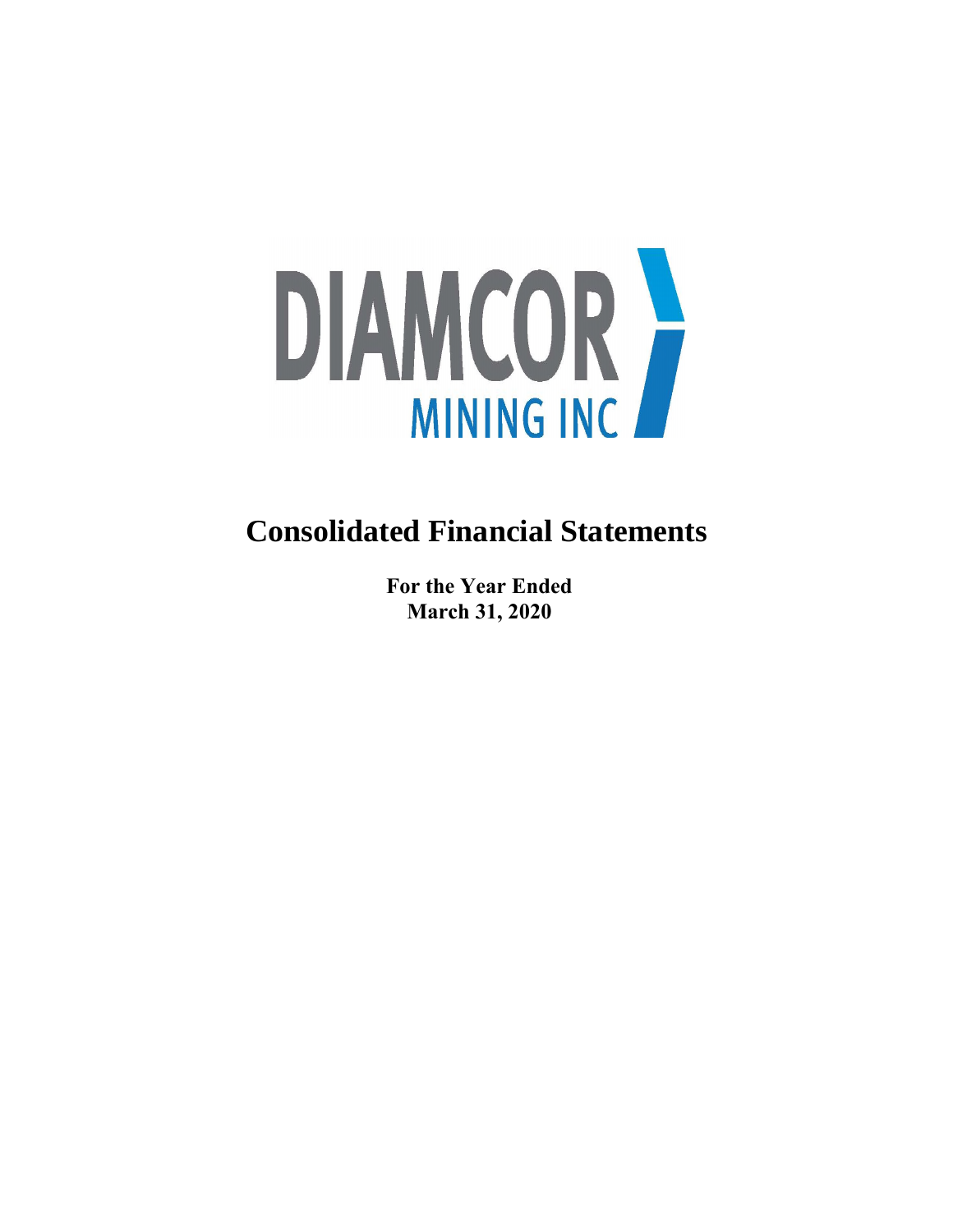To the Shareholders of Diamcor Mining Inc.:

#### **Opinion**

We have audited the consolidated financial statements of Diamcor Mining Inc. and its subsidiaries (the "Company"), which comprise the consolidated statements of financial position as at March 31, 2020 and March 31, 2019, and the consolidated statements of (loss) and comprehensive (loss), changes in shareholders' equity and cash flows for the years then ended, and notes to the consolidated financial statements, including a summary of significant accounting policies.

In our opinion, the accompanying consolidated financial statements present fairly, in all material respects, the consolidated financial position of the Company as at March 31, 2020 and March 31, 2019, and its consolidated financial performance and its consolidated cash flows for the years then ended in accordance with International Financial Reporting Standards.

#### **Basis for Opinion**

We conducted our audits in accordance with Canadian generally accepted auditing standards. Our responsibilities under those standards are further described in the Auditor's Responsibilities for the Audit of the Consolidated Financial Statements section of our report. We are independent of the Company in accordance with the ethical requirements that are relevant to our audits of the consolidated financial statements in Canada, and we have fulfilled our other ethical responsibilities in accordance with these requirements. We believe that the audit evidence we have obtained is sufficient and appropriate to provide a basis for our opinion.

#### **Material Uncertainty Related to Going Concern**

We draw attention to Note 1 in the consolidated financial statements, which indicates that during the year ended March 31, 2020, the Company had a net loss of \$3,570,463 and negative cash flows from operations of \$1,225,347 and as at March 31, 2020, the Company had an accumulated deficit of \$38,682,195 and negative working capital of \$6,958,167. As stated in Note 1, these events or conditions, along with other matters as set forth in Note 1, indicate that a material uncertainty exists that may cast significant doubt on the Company's ability to continue as a going concern. Our opinion is not modified in respect of this matter.

#### **Other Information**

Management is responsible for the other information. The other information comprises Management's Discussion and Analysis.

Our opinion on the consolidated financial statements does not cover the other information and we do not express any form of assurance conclusion thereon.

In connection with our audits of the consolidated financial statements, our responsibility is to read the other information and, in doing so, consider whether the other information is materially inconsistent with the consolidated financial statements or our knowledge obtained in the audits or otherwise appears to be materially misstated. We obtained Management's Discussion and Analysis prior to the date of this auditor's report. If, based on the work we have performed on this other information, we conclude that there is a material misstatement of this other information, we are required to report that fact. We have nothing to report in this regard.

#### **Responsibilities of Management and Those Charged with Governance for the Consolidated Financial Statements**

Management is responsible for the preparation and fair presentation of the consolidated financial statements in accordance with International Financial Reporting Standards, and for such internal control as management determines is necessary to enable the preparation of consolidated financial statements that are free from material misstatement, whether due to fraud or error.

In preparing the consolidated financial statements, management is responsible for assessing the Company's ability to continue as a going concern, disclosing, as applicable, matters related to going concern and using the going concern basis

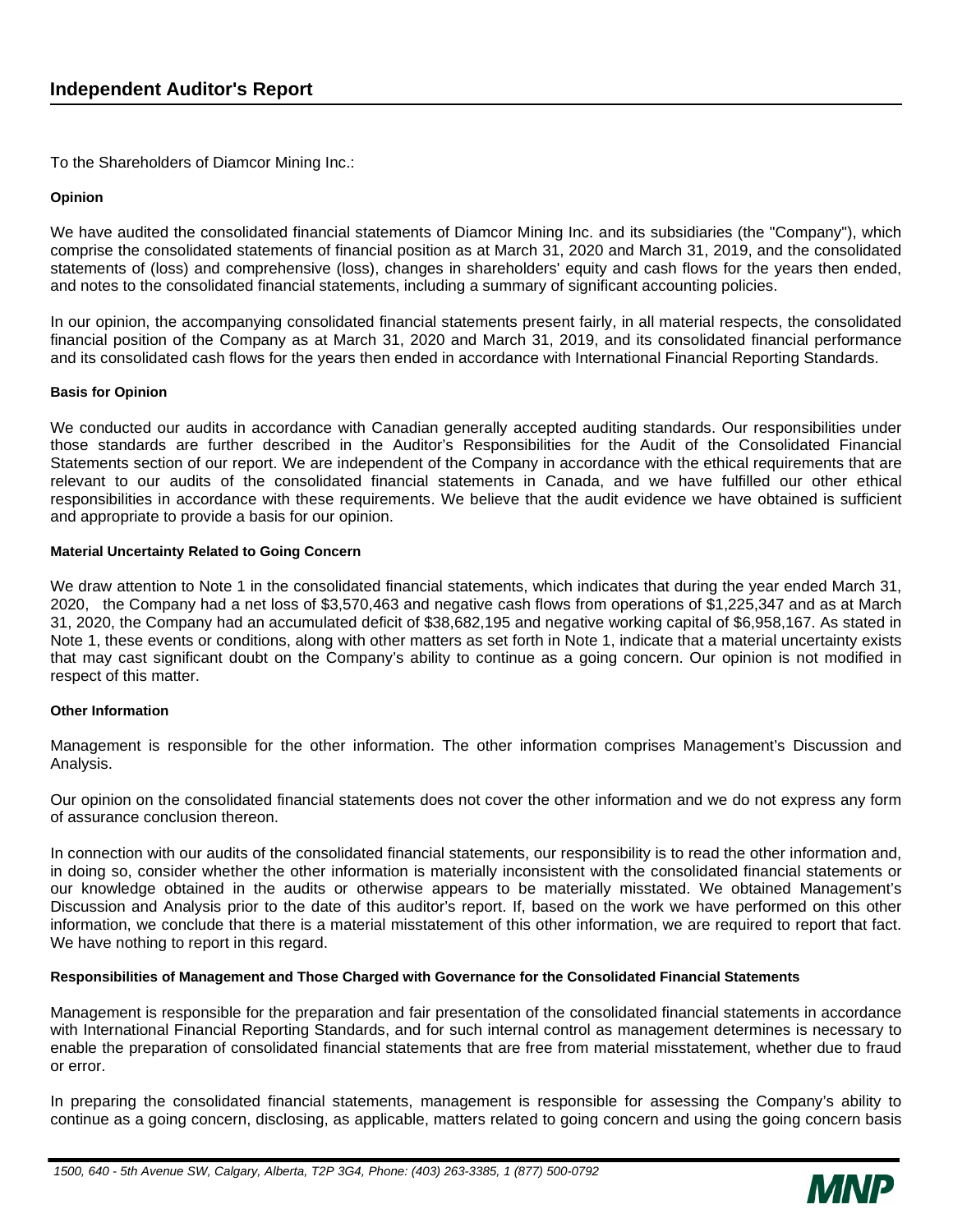of accounting unless management either intends to liquidate the Company or to cease operations, or has no realistic alternative but to do so, those charged with governance are responsible for overseeing the Company's financial reporting process.

#### **Auditor's Responsibilities for the Audit of the Consolidated Financial Statements**

Our objectives are to obtain reasonable assurance about whether the consolidated financial statements as a whole are free from material misstatement, whether due to fraud or error, and to issue an auditor's report that includes our opinion. Reasonable assurance is a high level of assurance, but is not a guarantee that an audit conducted in accordance with Canadian generally accepted auditing standards will always detect a material misstatement when it exists. Misstatements can arise from fraud or error and are considered material if, individually or in the aggregate, they could reasonably be expected to influence the economic decisions of users taken on the basis of these consolidated financial statements.

As part of an audit in accordance with Canadian generally accepted auditing standards, we exercise professional judgment and maintain professional skepticism throughout the audit. We also:

- Identify and assess the risks of material misstatement of the consolidated financial statements, whether due to fraud or error, design and perform audit procedures responsive to those risks, and obtain audit evidence that is sufficient and appropriate to provide a basis for our opinion. The risk of not detecting a material misstatement resulting from fraud is higher than for one resulting from error, as fraud may involve collusion, forgery, intentional omissions, misrepresentations, or the override of internal control.
- Obtain an understanding of internal control relevant to the audit in order to design audit procedures that are appropriate in the circumstances, but not for the purpose of expressing an opinion on the effectiveness of the Company's internal control.
- Evaluate the appropriateness of accounting policies used and the reasonableness of accounting estimates and related disclosures made by management.
- Conclude on the appropriateness of management's use of the going concern basis of accounting and, based on the audit evidence obtained, whether a material uncertainty exists related to events or conditions that may cast significant doubt on the Company's ability to continue as a going concern. If we conclude that a material uncertainty exists, we are required to draw attention in our auditor's report to the related disclosures in the consolidated financial statements or, if such disclosures are inadequate, to modify our opinion. Our conclusions are based on the audit evidence obtained up to the date of our auditor's report. However, future events or conditions may cause the Company to cease to continue as a going concern.
- Evaluate the overall presentation, structure and content of the consolidated financial statements, including the disclosures, and whether the consolidated financial statements represent the underlying transactions and events in a manner that achieves fair presentation.
- Obtain sufficient appropriate audit evidence regarding the financial information of the entities or business activities within the Company to express an opinion on the consolidated financial statements. We are responsible for the direction, supervision and performance of the group audit. We remain solely responsible for our audit opinion.

We communicate with those charged with governance regarding, among other matters, the planned scope and timing of the audits and significant audit findings, including any significant deficiencies in internal control that we identify during our audits.

We also provide those charged with governance with a statement that we have complied with relevant ethical requirements regarding independence, and to communicate with them all relationships and other matters that may reasonably be thought to bear on our independence, and where applicable, related safeguards.

The engagement partner on the audit resulting in this independent auditor's report is Stephen Bonnell.

Calgary, Alberta<br>October 14, 2020

 $MNP$ LLP

Chartered Professional Accountants

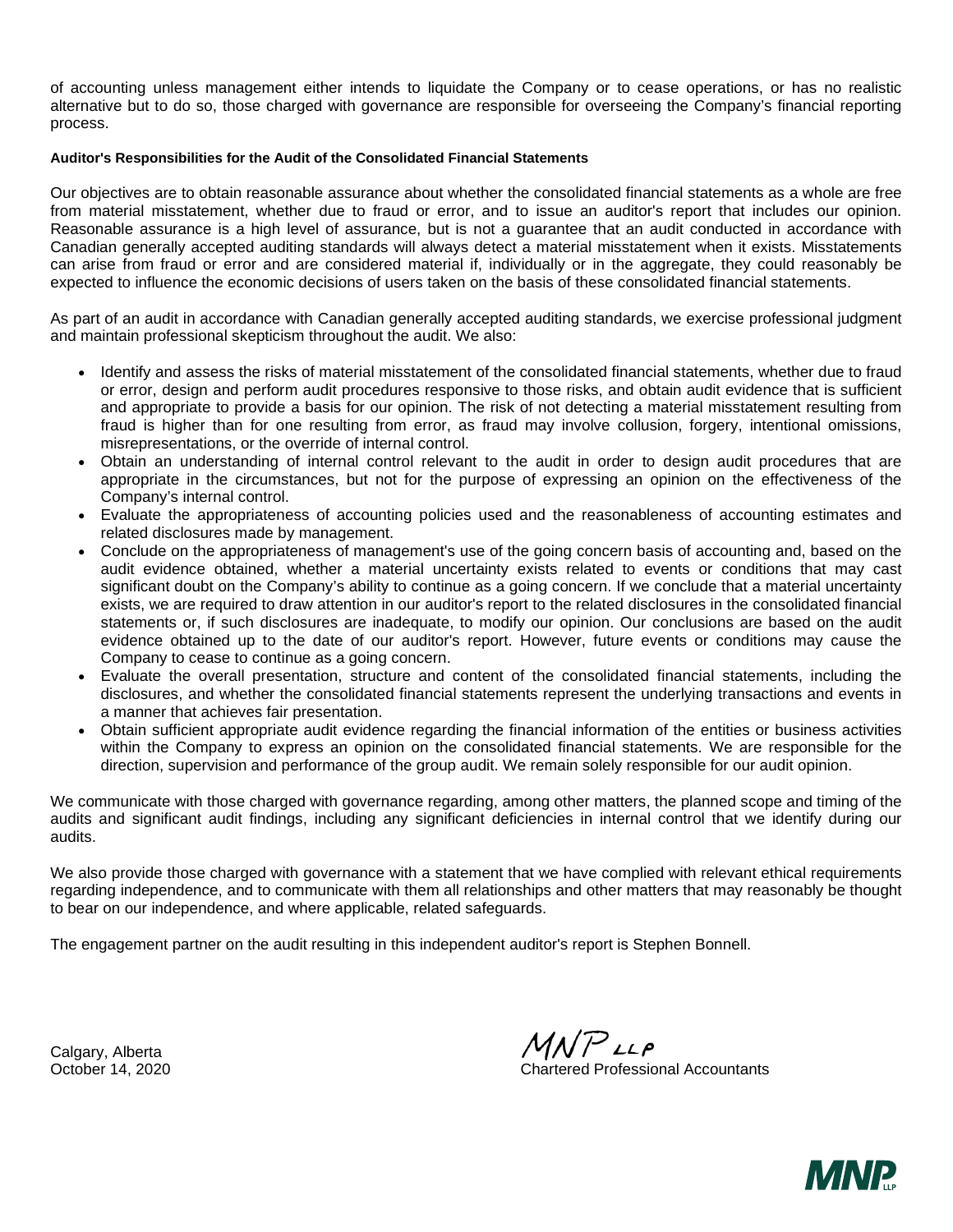## **Diamcor Mining Inc. Consolidated Statements of Financial Position**

| As at:                                                | March 31<br>2020            | March 31<br>2019            |
|-------------------------------------------------------|-----------------------------|-----------------------------|
| <b>ASSETS</b>                                         |                             |                             |
| <b>CURRENT</b>                                        |                             |                             |
| Cash and cash equivalents                             | \$<br>32,087                | \$<br>139,080               |
| Accounts receivable (Note 10a)                        | 513,748                     | 200,617                     |
| Inventory (Note 2.3)                                  | 312,426                     | 615,929                     |
| Prepaids                                              | 36,992                      | 31,592                      |
|                                                       | 895,253                     | 987,218                     |
| <b>NON CURRENT</b>                                    |                             |                             |
| Restricted cash (Note 14)                             | 622,613                     | 723,708                     |
| Property, plant and equipment (Note 3)                | 7,501,182                   | 6,991,561                   |
| <b>Total assets</b>                                   | \$<br>9,019,048             | \$<br>8,702,487             |
|                                                       |                             |                             |
| <b>LIABILITIES</b>                                    |                             |                             |
| <b>CURRENT</b>                                        |                             |                             |
| Accounts payable (Note 13)                            | 1,050,558<br>\$             | \$<br>1,127,382             |
| Short term debt (Note 4)                              | 1,482,494                   |                             |
| Current portion of long-term debt (Note 4)            | 5,320,368                   | 4,058,456                   |
|                                                       | 7,853,420                   | 5,185,838                   |
| <b>NON CURRENT</b>                                    |                             |                             |
| Deferred tax liablity (Note 15)                       | 319,142                     | 458,419                     |
| Decommissioning liability (Note 5)                    | 375,481                     | 479,560                     |
| Long-term debt (Note 4)                               | 1,314,677                   |                             |
| Due to Nozala Investments (Note 4)                    | 1,620,270                   | 1,654,241                   |
| <b>Total liabilities</b>                              | 11,482,990                  | 7,778,058                   |
|                                                       |                             |                             |
| <b>SHAREHOLDERS' EQUITY</b>                           |                             |                             |
| Share capital (Note 6)                                | 34,195,377                  | 34,074,691                  |
| Contributed surplus (Note 7)                          | 13,390,142                  | 11,571,195                  |
| Warrants (Note 6)                                     | 958,759                     | 2,090,956                   |
| Accumulated other comprehensive loss<br>Deficit       | (8,616,525)                 | (6,825,142)                 |
| <b>Total equity</b>                                   | (38, 682, 195)<br>1,245,558 | (35, 225, 722)<br>5,685,978 |
|                                                       |                             |                             |
| Non-controlling interests (Note 16)                   | (3,709,500)                 | (4,761,549)                 |
| (Deficit) equity attributable to owners of the parent | (2,463,942)                 | 924,429                     |
| Total liabilities and shareholders' equity            | 9,019,048<br>\$             | \$<br>8,702,487             |
|                                                       |                             |                             |

## **GOING CONCERN** (Note 1) **COMMITMENTS** (Note 12) **SUBSEQUENT EVENTS** (Note 17)

On behalf of the board "Dean Taylor" **Director** Director "Sheldon Nelson" Director

The accompanying notes are an integral part of these consolidated financial statements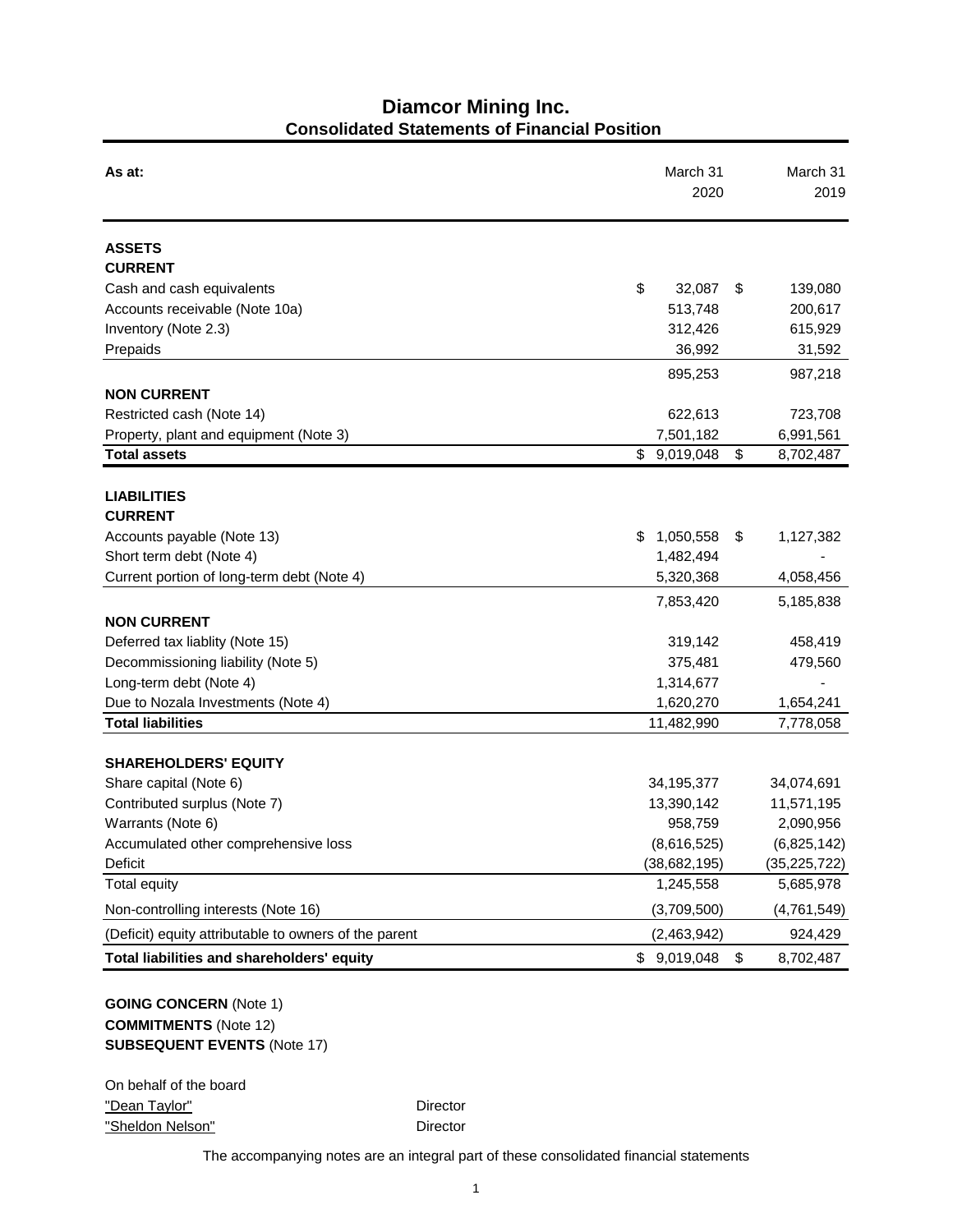|                                                         | For the<br>year ended<br>March 31 2020 | For the<br>year ended<br>March 31 2019 |
|---------------------------------------------------------|----------------------------------------|----------------------------------------|
| <b>SALES</b>                                            | \$<br>3,963,784                        | \$<br>4,113,516                        |
| <b>OPERATING EXPENSES</b>                               | 3,382,486                              | 4,501,907                              |
| <b>GROSS MARGIN</b>                                     | 581,298                                | (388, 391)                             |
| <b>GENERAL AND ADMINISTRATIVE EXPENSES</b>              |                                        |                                        |
| Accretion and depreciation (Note 3 and 5)               | 947,229                                | 1,148,981                              |
| Consulting fees                                         | 252,500                                | 198,500                                |
| Insurance                                               | 80,920                                 | 78,987                                 |
| Interest and bank charges                               | 788,787                                | 563,242                                |
| Office                                                  | 146,407                                | 166,839                                |
| <b>Professional fees</b>                                | 403,184                                | 248,297                                |
| Promotion and investor relations                        | 83,755                                 | 348,545                                |
| Salaries and wages                                      | 723,542                                | 556,807                                |
| Share based compensation (Note 6)                       | 670,190                                |                                        |
| Transfer agent and regulatory fees                      | 36,389                                 | 59,357                                 |
| Travel                                                  | 165,119                                | 194,572                                |
|                                                         | 4,298,022                              | 3,564,127                              |
| <b>INCOME (LOSS) FROM OPERATIONS</b>                    | (3,716,724)                            | (3,952,518)                            |
| <b>OTHER INCOME AND EXPENSES</b>                        |                                        |                                        |
| Interest and other income                               | 45,482                                 | 66,044                                 |
| Gain on disposal of assets                              | 15,838                                 |                                        |
| Foreign exchange                                        | (266)                                  | (4,200)                                |
|                                                         | 61,054                                 | 61,844                                 |
| <b>LOSS BEFORE INCOME TAX</b>                           | (3,655,670)                            | (3,890,674)                            |
| Deferred tax expense (Note 15)                          | (85, 207)                              | (37, 394)                              |
| <b>NET (LOSS) FOR THE YEAR</b>                          | \$<br>(3,570,463)                      | \$<br>(3,853,280)                      |
|                                                         |                                        |                                        |
| <b>OTHER COMPREHENSIVE (LOSS)</b>                       |                                        |                                        |
| Items to be reclassified subsequently to profit or loss |                                        |                                        |
| Foreign currency translation loss                       | (625, 343)                             | (1,074,518)                            |
| TOTAL COMPREHENSIVE (LOSS) FOR THE YEAR                 | \$<br>(4, 195, 806)                    | \$<br>(4,927,798)                      |
| Total net (loss) attributable to:                       |                                        |                                        |
| Non-controlling interests                               | \$<br>(113,990)                        | \$<br>(1, 239, 025)                    |
| Equity holders of parent                                | (3,456,473)                            | (2,614,255)                            |
|                                                         | \$<br>(3,570,463)                      | \$<br>(3,853,280)                      |
| Total comprehensive (loss) attributable to:             |                                        |                                        |
| Non-controlling interests                               | \$<br>1,002,399                        | \$<br>49,699                           |
| Equity holders of parent                                | (5, 198, 205)                          | (4,977,497)                            |
|                                                         | \$<br>(4, 195, 806)                    | \$<br>(4,927,798)                      |
|                                                         |                                        |                                        |
| Net loss per share - basic and diluted (Note 6)         | \$<br>(0.05)                           | \$<br>(0.04)                           |

## **Diamcor Mining Inc. Consolidated Statements of (Loss) and Comprehensive (Loss)**

The accompanying notes are an integral part of these consolidated financial statements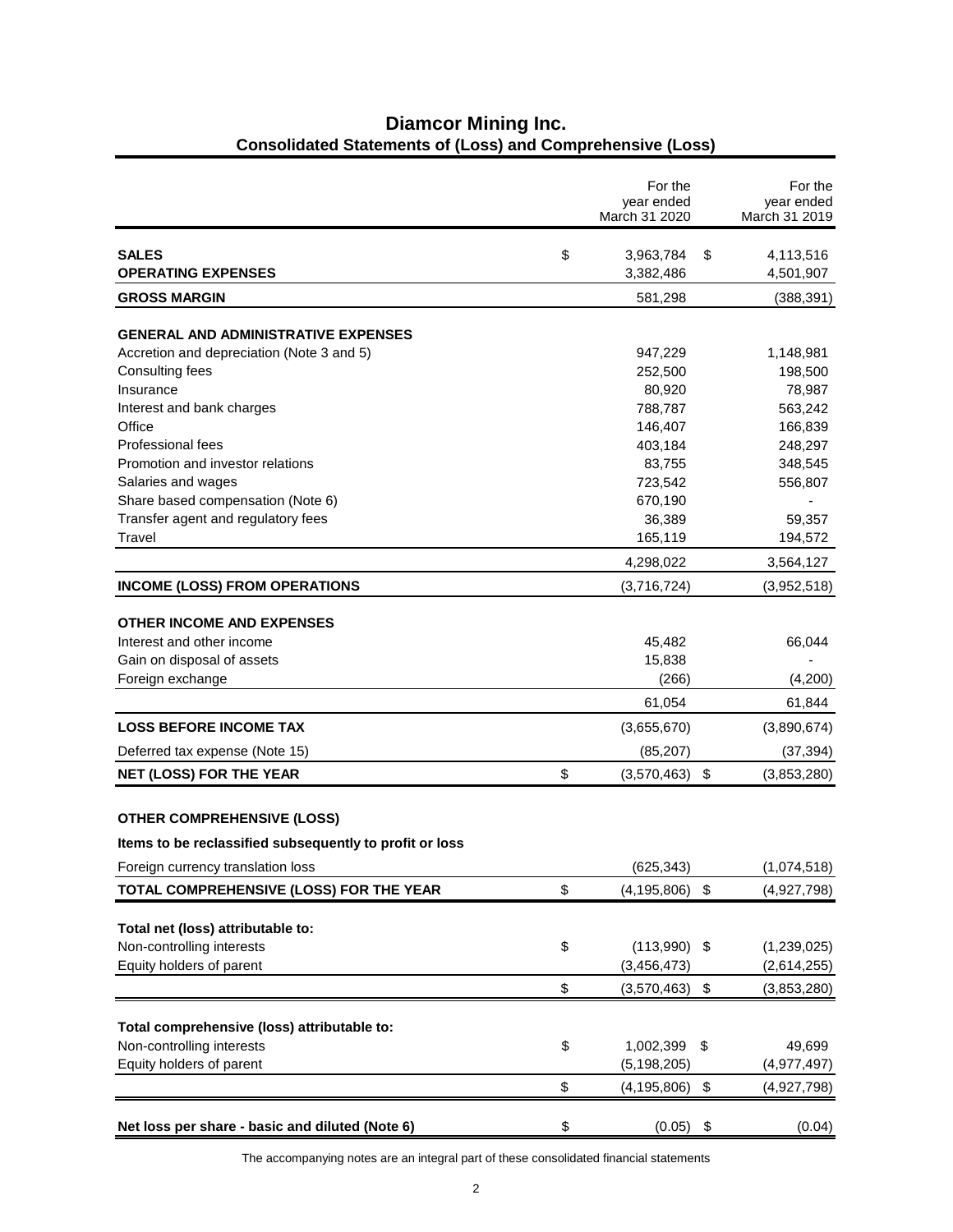| <b>Consolidated Statements of Cash Flows</b>                    |    |                       |                       |  |  |  |  |
|-----------------------------------------------------------------|----|-----------------------|-----------------------|--|--|--|--|
|                                                                 |    | For the<br>year ended | For the<br>year ended |  |  |  |  |
|                                                                 |    | March 31 2020         | March 31 2019         |  |  |  |  |
| <b>CASH FLOWS USED IN OPERATING ACTIVITIES</b>                  |    |                       |                       |  |  |  |  |
| Net (loss) for the year                                         | \$ | $(3,570,463)$ \$      | (3,853,280)           |  |  |  |  |
|                                                                 |    |                       |                       |  |  |  |  |
| Items not affecting cash                                        |    |                       |                       |  |  |  |  |
| Accretion and depreciation (Note 3 and 5)                       |    | 947,229               | 1,148,981             |  |  |  |  |
| Deferred tax expense (Note 15)                                  |    | (85, 207)             | (37, 394)             |  |  |  |  |
| Gain on sale of property, plant and equipment (Note 3)          |    | (15, 838)             |                       |  |  |  |  |
| Share based compensation (Note 6)                               |    | 670,190               |                       |  |  |  |  |
| Interest on long-term debt                                      |    | 733,915               | 557,413               |  |  |  |  |
|                                                                 |    | 2,250,289             | 1,669,000             |  |  |  |  |
| Changes in non-cash working capital                             |    |                       |                       |  |  |  |  |
| Accounts payable                                                |    | 239,341               | (703, 387)            |  |  |  |  |
| Accounts receivable                                             |    | (385, 382)            | 342,167               |  |  |  |  |
| Inventory                                                       |    | 246,269               | (465, 159)            |  |  |  |  |
| Prepaids                                                        |    | (5,401)               |                       |  |  |  |  |
| Cash flow used in operating activities                          |    | (1,225,347)           | (3,010,659)           |  |  |  |  |
|                                                                 |    |                       |                       |  |  |  |  |
| <b>CASH FLOWS USED IN INVESTING ACTIVITIES</b>                  |    |                       |                       |  |  |  |  |
| Proceeds on disposal of property, plant and equipment (Note 3)  |    | 18,473                |                       |  |  |  |  |
| Purchase of property, plant and equipment (Note 3)              |    | (2,359,850)           | (40, 683)             |  |  |  |  |
|                                                                 |    |                       |                       |  |  |  |  |
| Cash flow used in investing activities                          |    | (2, 341, 377)         | (40, 683)             |  |  |  |  |
| <b>CASH FLOWS FROM FINANCING ACTIVITIES</b>                     |    |                       |                       |  |  |  |  |
| Issuance of short term debt (Note 4)                            |    | 1,333,000             |                       |  |  |  |  |
| Issuance of long term debt (Note 4)                             |    | 2,197,635             |                       |  |  |  |  |
| Proceeds from issuance of units net of issue costs (Note 6)     |    |                       | 2,720,865             |  |  |  |  |
|                                                                 |    |                       |                       |  |  |  |  |
| Cash flow generated by financing activities                     |    | 3,530,635             | 2,720,865             |  |  |  |  |
| Effect of change in exchange rate for cash and cash equivalents |    | (70, 904)             | (50, 755)             |  |  |  |  |
|                                                                 |    |                       |                       |  |  |  |  |
| (Decrease) in cash and cash equivalents                         |    | (106, 993)            | (381, 232)            |  |  |  |  |
| Cash and cash equivalents - beginning of year                   |    | 139,080               | 520,312               |  |  |  |  |
|                                                                 |    |                       |                       |  |  |  |  |
| Cash and cash equivalents - end of period                       | \$ | 32,087 \$             | 139,080               |  |  |  |  |

## **Diamcor Mining Inc.**

The accompanying notes are an integral part of these consolidated financial statements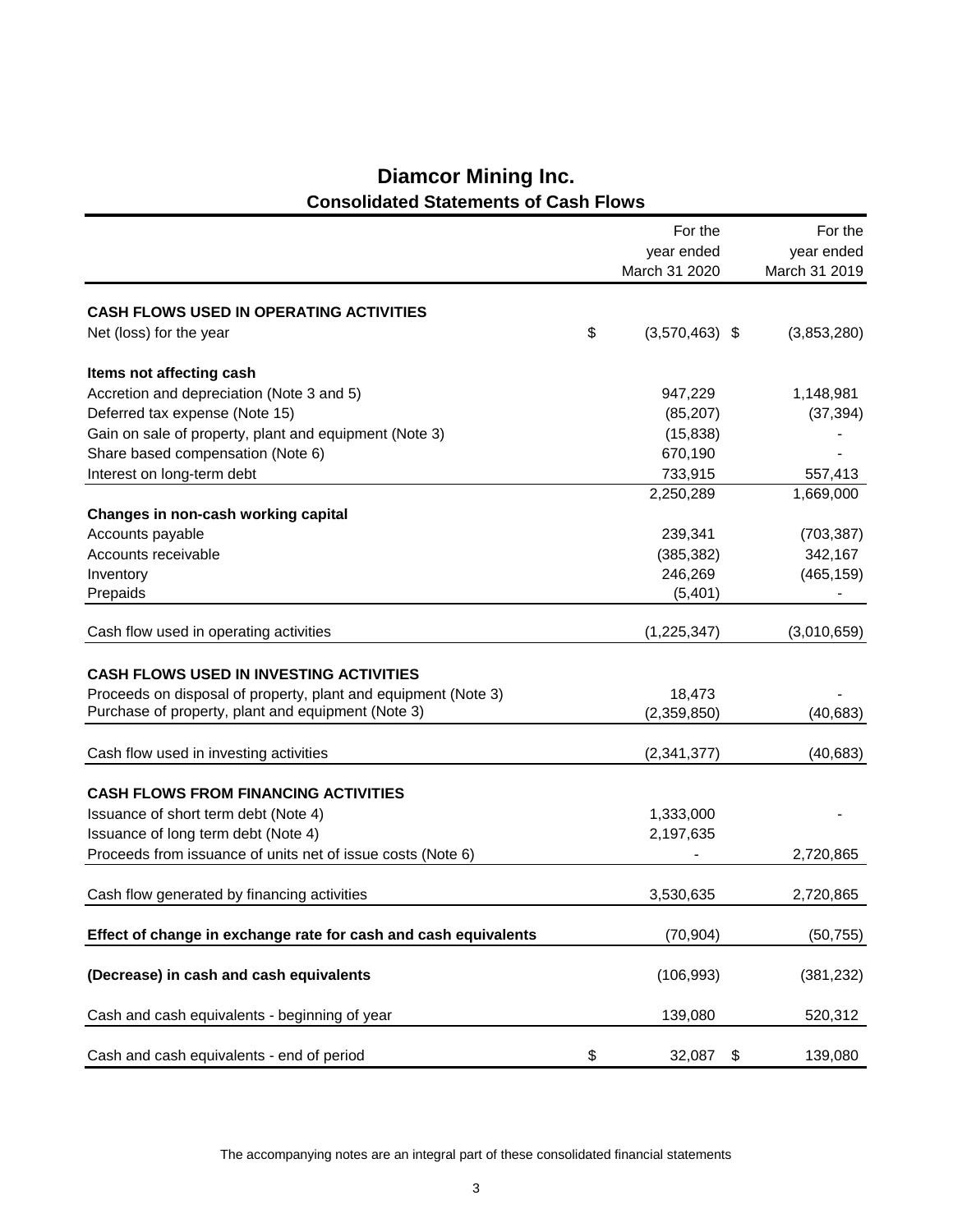| <b>DIAMCOR MINING INC.</b>                                 |  |
|------------------------------------------------------------|--|
| Consolidated Statements of Changes in Shareholders' Equity |  |

|                                     | <b>Share Capital</b> | Contributed<br>Surplus | Warrants        |    | Accumulated<br>Other<br>Comprehensiv<br>e Loss | Deficit            | Non-<br>Controlling<br>Interests |     | Total<br>Shareholders'<br>(Deficit) Equity |
|-------------------------------------|----------------------|------------------------|-----------------|----|------------------------------------------------|--------------------|----------------------------------|-----|--------------------------------------------|
| Balance - March 31, 2018            | \$<br>31,278,037     | \$<br>10,448,426       | \$<br>2,789,514 | \$ | (4,461,901)                                    | \$<br>(32,611,467) | \$ (4,811,247)                   | S   | 2,631,362                                  |
| Private placement (Note 6)          | 2,806,773            |                        | 422,420         |    |                                                |                    |                                  |     | 3,229,193                                  |
| Share issuance costs (Note 6)       | (10, 119)            |                        | 1,791           |    |                                                |                    |                                  |     | (8,328)                                    |
| Expiry of warrants (Note 6)         |                      | 1,122,769              | (1, 122, 769)   |    |                                                |                    |                                  |     |                                            |
| Net loss for the year               |                      |                        |                 |    |                                                | (2,614,255)        | (1,239,025)                      |     | (3,853,280)                                |
| Translation of foreign subsidiaries |                      |                        |                 |    | (2,363,241)                                    |                    | 1,288,723                        |     | (1,074,518)                                |
| Balance - March 31, 2019            | \$<br>34,074,691     | 11,571,195             | \$<br>2,090,956 |    | (6,825,142)                                    | (35, 225, 722)     | (4,761,549)                      | \$. | 924,429                                    |
| Short term loan (Note 6)            | 120,686              |                        |                 |    |                                                |                    |                                  |     | 120,686                                    |
| issuance of warrants (Note 6)       |                      |                        | 16,560          |    |                                                |                    |                                  |     | 16,560                                     |
| Expiry of warrants (Note 6)         |                      | 1,148,757              | (1, 148, 757)   |    |                                                |                    |                                  |     |                                            |
| Issuance of options (Note 6)        |                      | 670,190                |                 |    |                                                |                    |                                  |     | 670,190                                    |
| Net (loss) for the year             |                      |                        |                 |    |                                                | (3,456,473)        | (113,990)                        |     | (3,570,463)                                |
| Translation of foreign subsidiaries |                      |                        |                 |    | (1,791,383)                                    |                    | 1,166,039                        |     | (625, 344)                                 |
| Balance - March 31, 2020            | \$<br>34, 195, 377   | 13,390,142             | \$<br>958,759   | S  | (8,616,525)                                    | (38,682,195)       | (3,709,500)<br>\$                |     | (2,463,942)                                |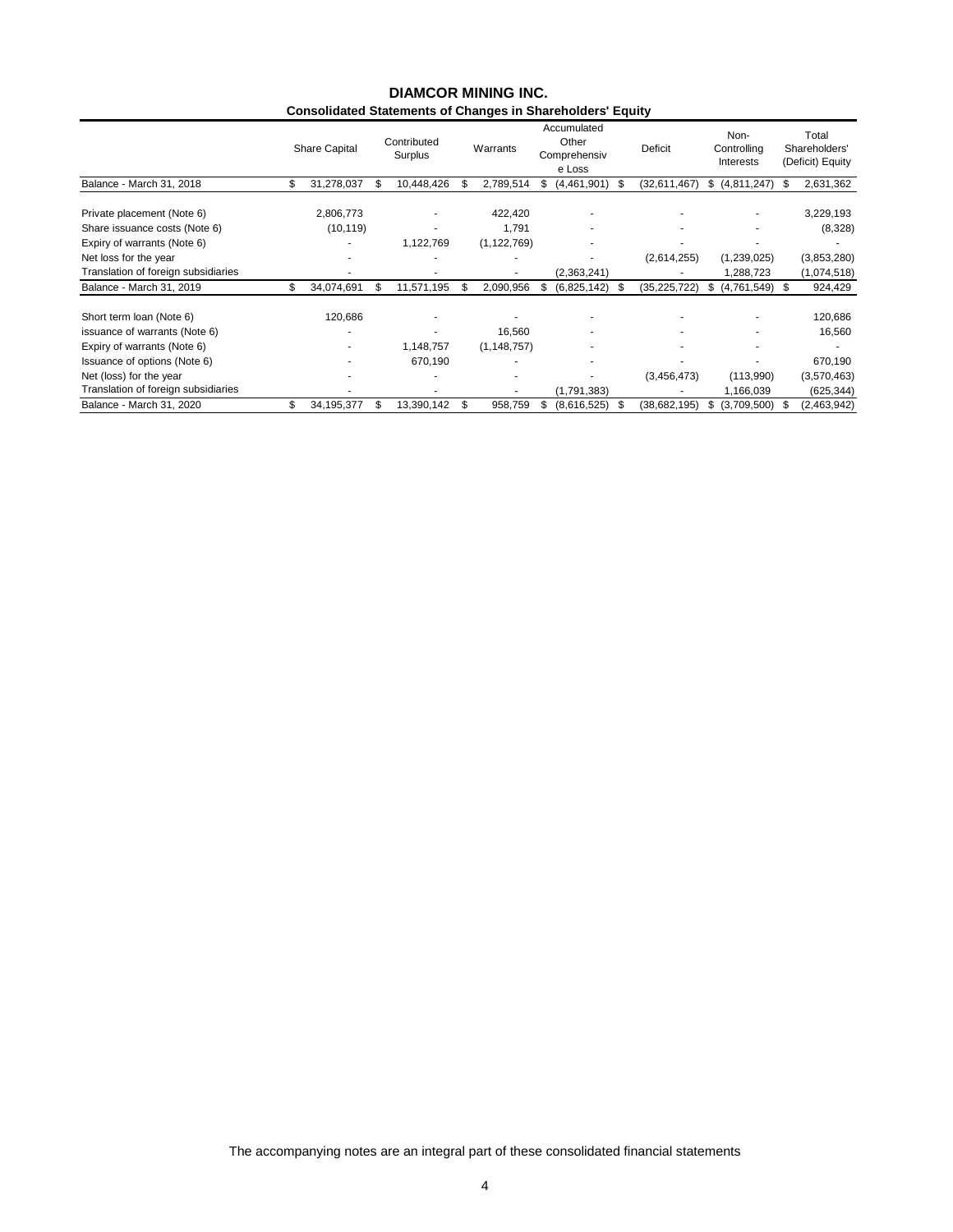#### **1. Nature of Operations and Going Concern**

Diamcor Mining Inc. (the "Company") was incorporated under the Company Act of British Columbia, now the Business Corporations Act (British Columbia). Its principal business activity is the identification, acquisition, exploration, evaluation, operation, and advancement of unique diamond-based resource properties with a specific focus on the mining segment of the diamond industry through its subsidiaries, DMI Minerals South Africa (Pty) Ltd., and DMI Diamonds South Africa (Pty) Ltd. Together with the "Company, (the Group"").

These consolidated financial statements were authorized for issuance by the Board of Directors on October 14, 2020. The Company's registered office is 301-1665 Ellis Street, Kelowna, B.C. V1Y 2B3, Canada.

These consolidated financial statements have been prepared on a going concern basis, which contemplates the realization of assets and the payment of liabilities in the ordinary course of business. Should the Company be unable to continue as a going concern, it may be unable to realize the carrying value of its assets and to meet its liabilities as they become due. These consolidated financial statements do not reflect the adjustments or reclassification of assets and liabilities, which would be necessary if the Company were unable to continue its operations.

During the year ended March 31, 2020, the Company incurred a net loss of \$3,570,463 (2019 - \$3,853,280) and negative cash flows from operations of \$1,225,347 (2019 - \$3,010,659) and as at March 31, 2020 the Company had an accumulated deficit of \$38,682,195 (2019 - \$35,225,722) and negative working capital of \$6,958,167 (2019 - \$4,198,620). These conditions indicate the existence of material uncertainties that may cast significant doubt on the Company's ability to continue as a going concern.

Management routinely plans future activities including forecasting future cash flows for its internal use. Management has reviewed their plan with the Directors and has collectively formed a judgment that the Company has adequate resources to continue as a going concern for the foreseeable future, which Management and the Directors have defined as being at least the next 12 months. In arriving at this judgment, Management has prepared the cash flow projections of the Company, which incorporates a detailed cash flow modeling through the current fiscal year. Directors have reviewed this information provided by Management and have considered the information in relation to the financing uncertainties in the current economic climate and the financial resources available to the Company. The expected cash flows have been modeled based on anticipated revenue streams with debt funding programmed into the model and reducing over time. Sensitivities have been applied to this model in relation to revenues not achieving anticipated levels. Key assumptions used in the future cash flow amounts are selling price and rough diamonds sold in the period and the assumption that the Company will move to full scale operations after completion of trial mining and bulk sampling.

The Directors have considered the: (i) base of investors and debt lenders historically available to the Company; (ii) global capital markets; (iii) sources of Company income; (iv) cash generation and (v) debt amortization levels and the continued deferral of debt payments. Considering the above, Management and Directors are satisfied that the Company has access to adequate resources to continue as a going concern for at least the next 12 months. Factors that may negatively affect the Company's 12-month operating plan includes the following: global trade and tariff disputes, geo-political events, the duration of COVID-19 and the impact on capital markets, and commodity prices.

The Company has experienced lower than planned revenue combined with operating losses. Management applied significant judgment in arriving at this conclusion including:

- The amount of new sales orders and total revenue to be generated to provide sufficient cash flow to continue to fund operations and other committed expenditure,
- The timing of generating those new sales and the timing of the related cash flow,
- The ability to draw upon existing financing facilities to support ongoing operations; and,
- The assessment of potentially discretionary expenditures that could be delayed in order to manage cash flows.

Given the judgment involved, actual results may lead to a materially different outcome.

#### **2. Basis of Preparation and Statement of Compliance**

The consolidated financial statements of the Company have been prepared in accordance with International Financial Reporting Standards ("IFRS") as issued by the International Accounting Standards Board ("IASB") issued and outstanding as of March 31, 2020. The consolidated financial statements have been prepared on a historical cost basis except for certain financial instruments, warrants and stock-based compensation which have been measured at fair value. The consolidated financial statements are presented in Canadian dollars, which is the parent's functional currency.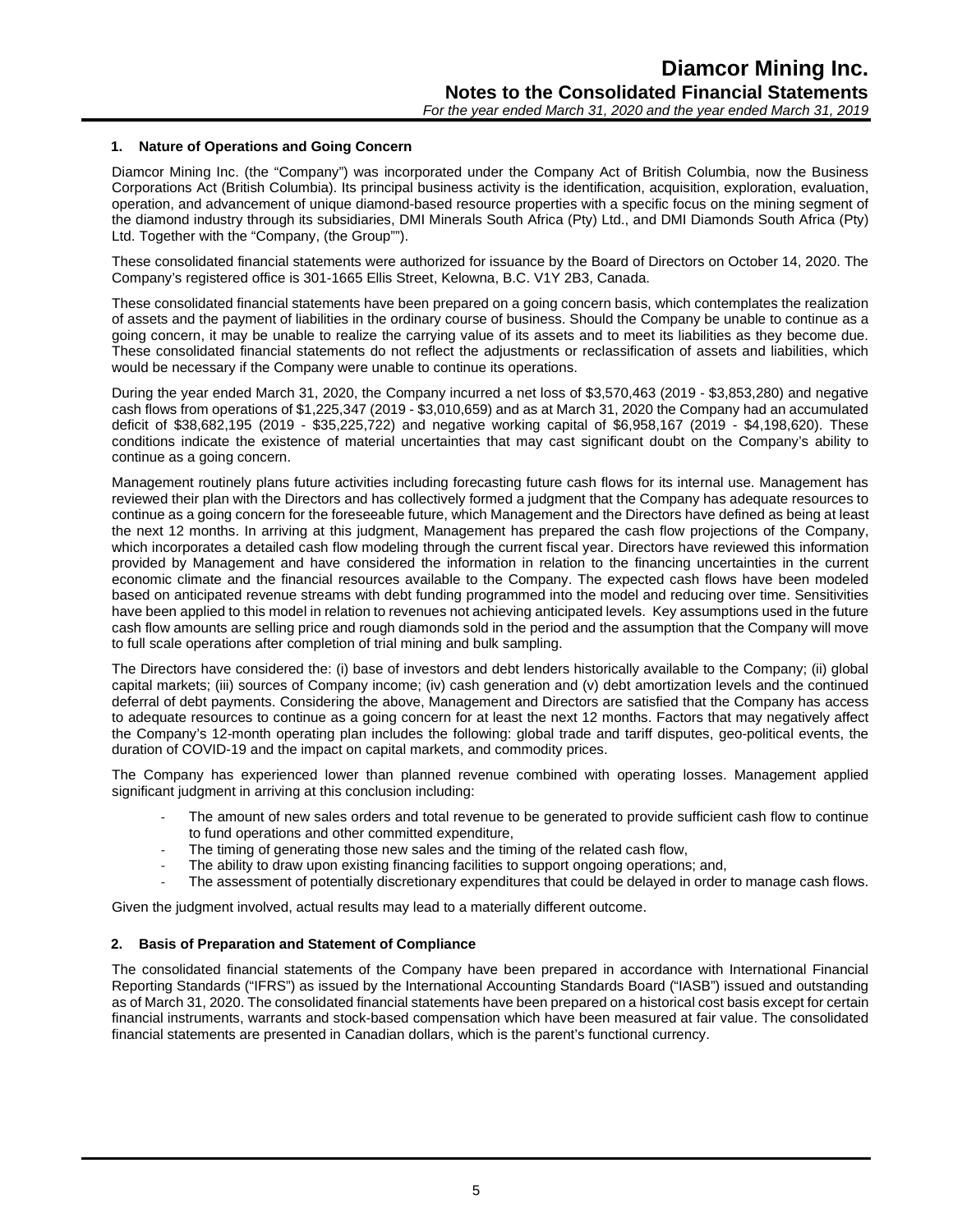#### **2.1 Basis of consolidation**

The consolidated financial statements comprise the financial statements of the Company as at March 31, 2020. Subsidiaries are fully consolidated. The financial statements of the subsidiaries are prepared for the same reporting period as the Company, using consistent accounting policies. All intra-Company balances, transactions and unrealized gains and losses resulting from intra-Company transactions are eliminated in full. Where the ownership of a subsidiary is less than 100%, and therefore a non-controlling interest exists, any losses of that subsidiary are attributed to the non-controlling interest even if that results in a deficit balance.

Details of the Company's subsidiaries as at March 31, 2020 are as follows:

|                                      | <b>Place of</b> |                 |                   |                            |
|--------------------------------------|-----------------|-----------------|-------------------|----------------------------|
| <b>Name</b>                          | Incorporation   | <b>Interest</b> | <b>Operations</b> | <b>Functional Currency</b> |
| DMI Diamonds South Africa (Pty) Ltd. | South Africa    | 100%            | Active            | South African Rand         |
| DMI Minerals South Africa (Pty) Ltd. | South Africa    | 70%             | Active            | South African Rand         |

DMI Minerals South Africa (Pty) Ltd. is the only entity involved in the incidental recovery of rough diamonds as a result of ongoing commissioning and testing operations. DMI Diamonds South Africa (Pty) Ltd. was incorporated for the purpose of leasing mining and production equipment to DMI Minerals South Africa (Pty) Ltd.

#### **2.2 Significant accounting judgments, estimates and assumptions**

The preparation of the Company's consolidated financial statements in conformity with IFRS requires management to make judgments, estimates and assumptions that affect the reported amounts of assets, liabilities and contingent liabilities at the date of the consolidated financial statements and reported amounts of revenues and expenses during the reporting period. Estimates, judgements, and assumptions are continuously evaluated and are based on Management's experience and other factors, including expectations of future events that are believed to be reasonable under the circumstances. However, actual outcomes can differ from these estimates. Information about significant areas of estimation uncertainty considered by Management in preparing the consolidated financial statements are described below.

#### *Production start date*

The Company assesses the stage of its mine under development to determine when the mine moves into the production phase, this being when the mine is substantially complete and ready for its intended use. The Company considers various relevant criteria to assess when the production phase is considered to have commenced. At this point, all related amounts are reclassified from 'Mines under construction' to 'Producing mines' under 'Property, plant and equipment'. Some of the criteria used to identify the production start date include, but are not limited to:

- Level of capital expenditure incurred compared with the original construction cost estimate;
- Ability to produce diamonds in saleable form; and,
- Ability to sustain ongoing production of diamonds.

When a mine development project moves into the production phase, the capitalization of certain mine development costs ceases and costs are either regarded as forming part of the cost of inventory or expensed, except for costs that qualify for capitalization relating to mining asset additions or improvements, or mineable reserve development. It is also at this point that depletion commences.

#### *Recovery of deferred tax assets*

Judgment is required in determining whether deferred tax assets are recognized on the consolidated statement of financial position. Deferred tax assets, including those arising from un-utilized tax losses, require Management to assess the likelihood that the Company will generate taxable earnings in future periods, in order to utilize recognized deferred tax assets. Estimates of future taxable income are based on forecasted cash flows from operations and the application of existing tax laws in each jurisdiction. To the extent that future cash flows and taxable income differ significantly from estimates, the ability of the Company to realize the net deferred tax assets recorded at the reporting date could be impacted. Additionally, future changes in tax laws in the jurisdictions in which the Company operates could limit the ability of the Company to obtain tax deductions in future periods.

#### *Mining property*

Title to mining properties involves certain inherent risks due to the difficulties of determining the validity of certain claims as well as the potential for problems arising from the frequently ambiguous conveyance history characteristic of many mining properties. The Company has diligently investigated rights of ownership of all the mineral concessions in which it has an interest and, to the best of its knowledge, all agreements relating to such ownership rights are in good standing. However, this should not be construed as a guarantee to title. The concessions may be subject to prior claims, agreements or transfers and rights of ownership may be affected by undetected defects.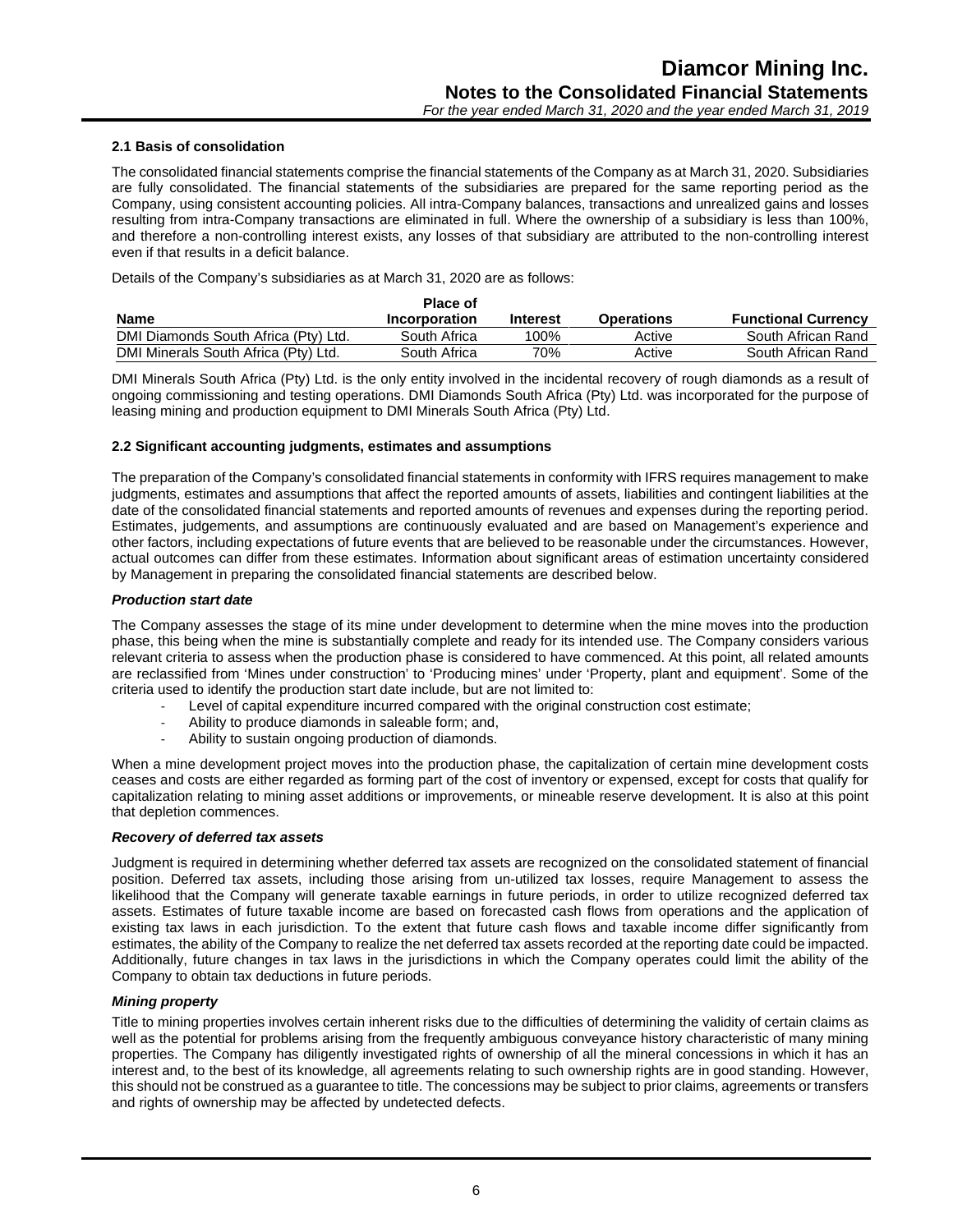#### **2.2 Significant accounting judgments, estimates and assumptions (continued)**

#### *Going concern*

The Company has experienced lower than planned revenue combined with operating losses. Management has assessed and concluded that the going concern assumption is appropriate for a period of at least twelve months following the end of the reporting period. Management applied significant judgment in arriving at this conclusion including:

- The amount of total revenue to be generated to provide sufficient cash flow to continue to fund operations and other committed expenditures.
- Ability to raise capital through private placements.
- The timing of generating those related cash flows.
- The ability to utilize existing financing facilities to support ongoing operations; and,
- The assessment of potentially discretionary expenditures that could be delayed in order to manage cash flows.

Given the judgment involved, actual results may lead to a materially different outcome.

#### *Determination of cash generating units (CGU)*

The Company's assets are aggregated into CGUs for calculating impairment. CGUs are based on an assessment of the unit's ability to generate independent cash inflows. The determination of the Company's CGUs was based on management's judgment regarding shared infrastructure, geographical proximity and similar exposure to market risk and materiality. The Company has 1 CGU at March 31, 2020 (March 31, 2019 - 1 CGU).

#### *Reserve and resource estimates*

Diamond reserves are estimates of the amount of diamonds that can be economically extracted from the Company's mining properties. The Company does not currently have any proven diamond reserves due to the nature and type of the resource. The Company has assigned inferred resources to the project based on information compiled by appropriately qualified persons relating to the geological data on the size, depth and shape of the ore body, and requires complex geological judgments to interpret the data. The estimation of resources is based upon factors such as estimates of foreign exchange rates, commodity prices, future capital requirements, and production costs along with geological assumptions and judgments made in estimating the size and grade of the ore body. Changes in the resource estimates may impact upon the carrying value of mine development cost, mine properties, property, plant and equipment, decommissioning liability, recognition of deferred tax assets, and depreciation charges.

#### *Impairment of non-financial assets*

When an impairment test is performed on an asset or a cash generating unit ("CGU"), management estimates the recoverable amount of the asset or CGU based on its fair value less costs of disposal ("FVLCD") or its value in use ("VIU"). Impairment assessments require the use of estimates and assumptions such as long-term commodity prices (considering current and historical prices, price trends and related factors), discount rates, operating costs, future capital requirements, closure and rehabilitation costs, exploration potential, reserves and operating performance. These assumptions have a significant impact on the results of impairment tests and on the impairment charge (if required) recorded in the consolidated statements of loss and comprehensive loss.

#### *Decommissioning liability*

In the determination of provisions, Management is required to make a significant number of estimates and assumptions with respect to activities that will occur in the future including the ultimate amounts and timing of settlements, inflation factors, risk-free discount rates, and expected changes in legal, regulatory, environmental and political environments. A change in any one of the assumptions could impact estimated future obligations and in return, profit or loss, and in the case of the decommissioning liability, property, plant and equipment balances.

#### *Useful life of property, plant and equipment*

Depreciation and amortization are calculated using a systematic and rational basis, which are based upon an estimate of each asset's useful life and residual value. The estimated useful life and residual value chosen are the Company' best estimate of such and are based on industry norms, historical experience, market conditions and other estimates that consider the period and distribution of future cash inflows.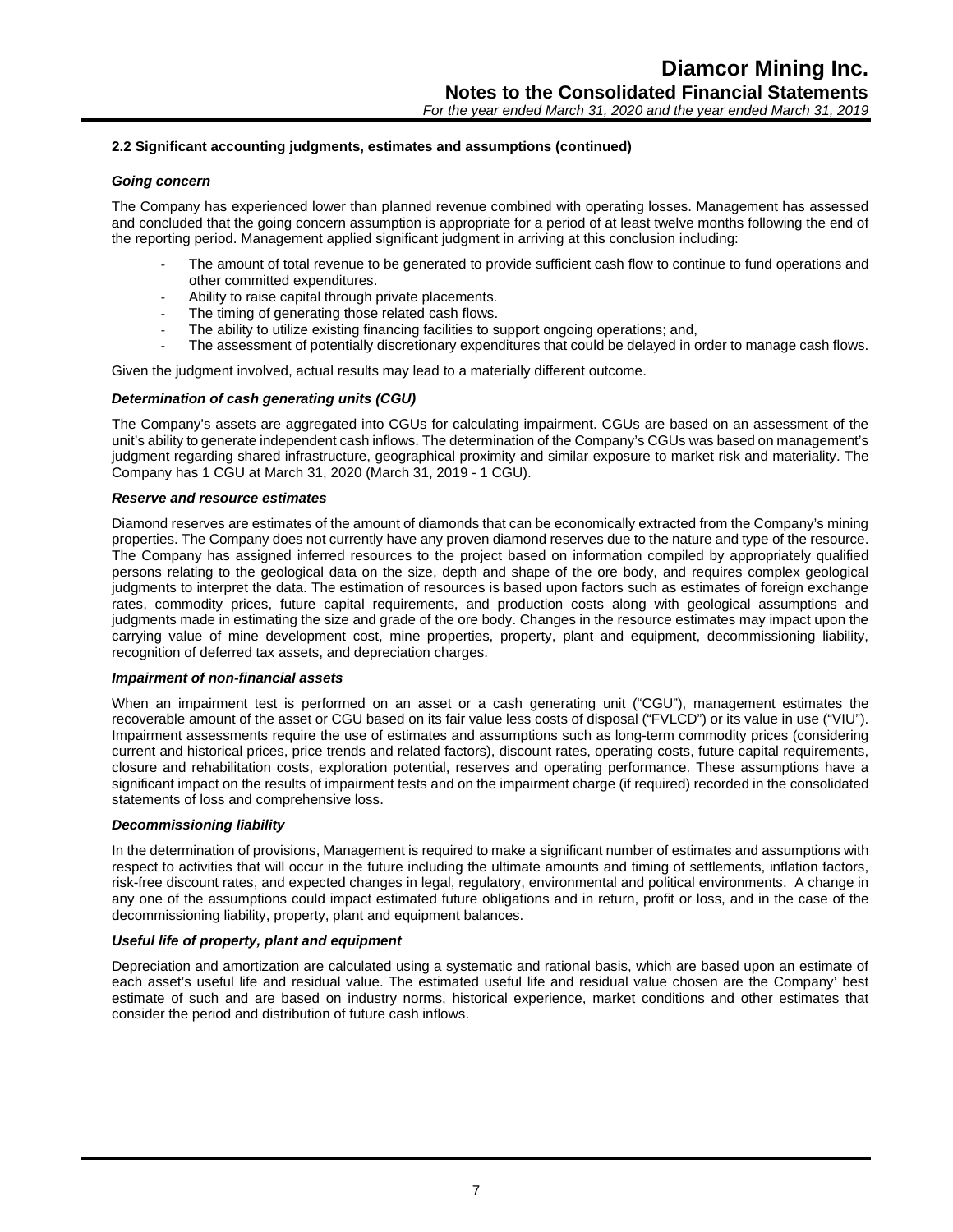#### **2.2 Significant accounting judgments, estimates and assumptions (continued)**

#### *Non-cash stock-based compensation*

The Company measures the cost of non-cash stock-based compensation transactions with employees and warrants issued as part of an equity placement by reference to the fair value of the equity instruments. Estimating fair value for non-cash stock-based compensation transactions requires determining the most appropriate valuation model, which is dependent on the terms and conditions of the grant. This estimate also requires determining and making assumptions about the most appropriate inputs to the valuation model including the expected life, forfeiture rate, volatility and dividend yield of the share option. The Company measures the cost of non-cash stock-based compensation transactions with consultants by reference to the fair value of the services to be performed.

#### *Inventory*

Diamonds are physically weighted and valued at the lower of cost or net realizable value. Net realizable value tests are performed at each reporting date. Net realizable value is the estimated future sales price of the product the Company expects to realize when the product is processed and sold, less estimated costs to complete production and bring the product to sale. A regular review is undertaken to determine the extent of any provision for obsolescence.

#### *Provision for expected credit losses (ECLs) of accounts receivable*

The Company's accounts receivable is typically short-term in nature and the Company recognizes an amount equal to the lifetime already defined. The Company measures loss allowances based on historical experience and including forecasted economic conditions. The amount of ECLs is sensitive to changes in circumstances of forecast economic conditions.

#### *COVID-19 Global pandemic*

On March 11, 2020, the World Health Organization declared the novel coronavirus ("COVID-19") a global pandemic. Between March and September 2020, most governments across the jurisdictions in which The Group and many of its customers operate declared a state of emergency in response to the COVID-19 pandemic and concern remains over how governments will react in response to a "second wave" until a vaccine can be made widely available. Due to the ongoing uncertainty resulting from the global pandemic, The Company's' operations could continue to be impacted in a number of ways including, but not limited to: a suspension of operations, an inability to ship or sell rough and/or polished diamonds during this period. These possible impacts could result from government directives, the need to modify work practices to meet appropriate health and safety standards, a lack of demand for rough and/or polished diamonds, a lack of available liquidity to meet ongoing operational expenses and, due to or by other COVID-19 related impacts on the availability of labour or to the supply chain. As an emerging risk, the duration and full financial effect of the COVID-19 pandemic is unknown at this time, as is the efficacy of government and central bank interventions in the jurisdictions in which the company and its clients operate, the Company's business continuity plan and other mitigating measures. While the impact of COVID-19 is expected to be temporary, the current circumstances are dynamic and the impacts of COVID-19 on our business operations, including the duration and impact that it may have on our ability to ship and sell diamonds, on demand for rough and polished diamonds, on our suppliers, on our employees and on global financial markets, cannot be reasonably estimated at this time. Accordingly, estimates of the extent to which the COVID-19 pandemic may materially and adversely affect the Company's operations, financial results and condition in future periods are also subject to significant uncertainty. The most significant sources of estimation uncertainty include estimated resources, valuation of mineral properties, the provision for deferred taxes and the valuation of decommissioning and site restoration provisions. Management is required to exercise judgment to ensure that disclosures relating to liquidity and the Company's ability to continue as a going concern are appropriate. To this end, the Company manages liquidity risk by maintaining an adequate level of cash and cash equivalents to meet its short-term ongoing obligations and reviews its actual expenditures and forecast cash flows on a regular basis. Changes in demand for rough and/or polished diamonds and diamond prices, production levels and related costs, foreign exchange rates and other factors all impact the Company's liquidity position. Uncertainty about judgments, estimates and assumptions made by management during the preparation of the financial statements related to potential impacts of the COVID-19 outbreak on revenue, expenses, assets, liabilities, and note disclosures could result in a material adjustment to the carrying value of the asset or liability affected.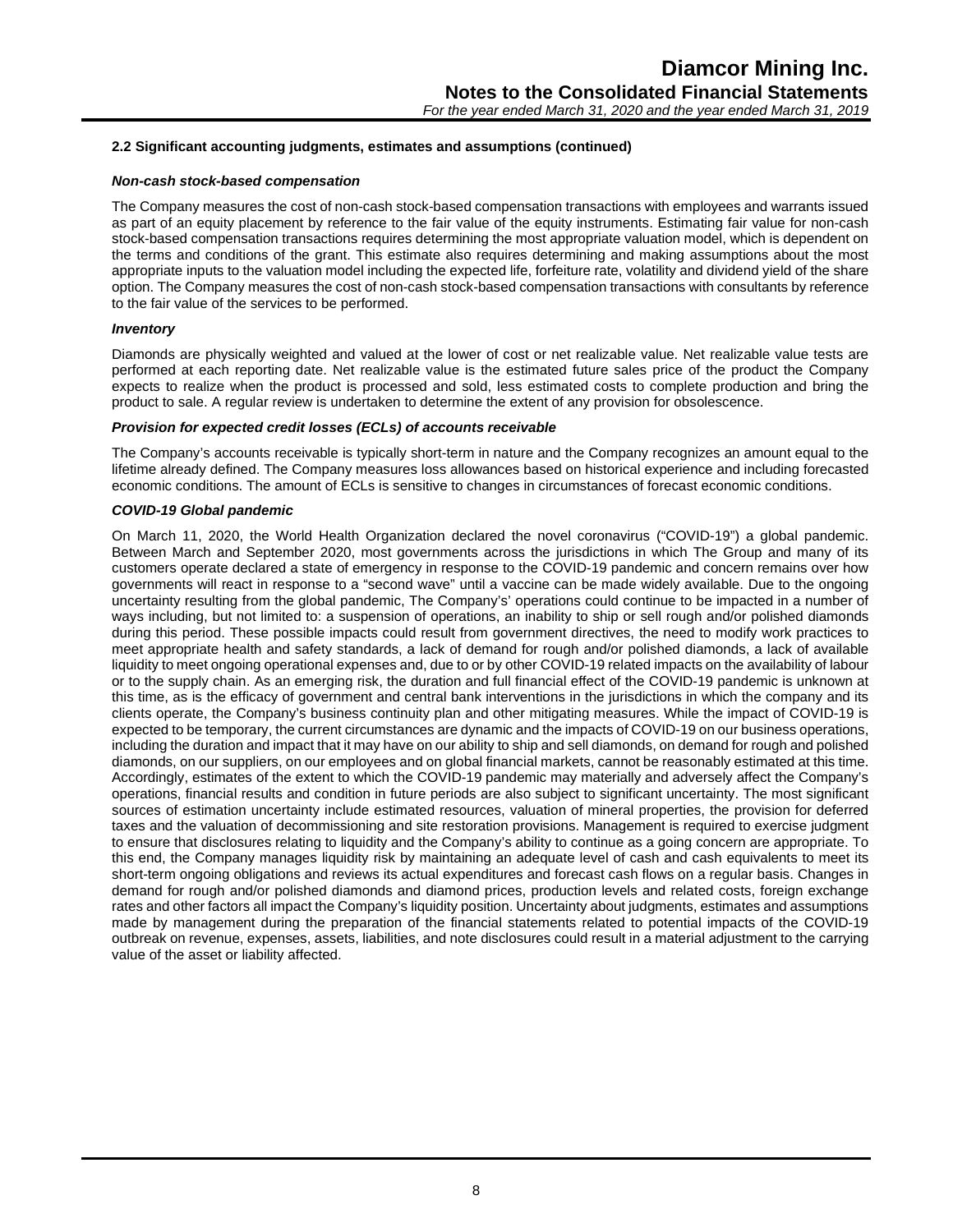#### **2.3 Summary of significant accounting policies**

#### *Cash and cash equivalents*

Cash and cash equivalents in the consolidated statement of financial position comprise cash at banks and at hand and short-term deposits with an original maturity of three months or less.

#### *Inventory*

Rough diamonds are physically weighted and valued at the lower of cost or net realizable value. Net realizable value tests are performed at each reporting date. Net realizable value is the estimated future sales price of the product the Company expects to realize when the product is processed and sold, less estimated costs to complete production and bring the product to sale. A regular review is undertaken to determine the extent of any provision for obsolescence. At March 31, 2020, there was \$312,426 (March 31, 2019 - \$615,929) in rough diamond inventory.

#### *Mine development costs*

Exploration and evaluation activities involve the search for minerals, the determination of technical feasibility, and the assessment of commercial viability of an identified resource.

Exploration and evaluation costs incurred prior to obtaining licenses are expensed in the period in which they are incurred. Once the legal right to explore has been acquired, exploration and evaluation costs incurred are capitalized. Acquisition costs incurred in connection with the terms of option agreements are capitalized. All capitalized exploration and evaluation costs are recorded at acquisition cost and are monitored for indications of impairment. Where there are indications of a potential impairment, an assessment is performed for recoverability. Capitalized costs are charged to the consolidated statements of loss and comprehensive loss to the extent that they are not expected to be recovered.

Once the technical feasibility and commercial viability of the extraction of mineral resources in an area of interest are demonstrable, exploration and evaluation assets are tested for impairment and transferred to "Property, Plant and Equipment". There is no depreciation during the exploration and evaluation phase.

Recoverability of the carrying amount of any exploration and evaluation assets is dependent on successful development and commercial exploitation, or alternatively, sale of the respective areas of interest.

#### *Property, plant and equipment*

Items of property, plant and equipment are stated at cost, less accumulated depreciation and accumulated impairment losses. The initial cost of an asset comprises its purchase price or construction cost, any costs directly attributable to bringing the asset into operation, the initial estimate of the decommissioning liability, and for qualifying assets, borrowing costs. The purchase price or construction cost is the aggregate amount paid and the fair value of any other consideration given to acquire the asset. When a mine construction project moves into the production stage, the capitalization of certain mine construction costs ceases, and costs are either regarded as part of the cost of inventory or expensed, except for costs which qualify for capitalization relating to mining asset additions or improvements or mineable reserve development.

Accumulated mine development costs will be depleted on a unit-of-production basis over the economically recoverable reserves of the mine, except in the case of assets whose useful life is shorter than the life of the mine, in which case the straight-line method is applied based on the life of the asset. Rights and concessions are depleted on the unit-of-production basis over the total reserves of the relevant area. The unit-of-production rate for the depletion of mine development costs considers expenditures incurred to date, together with sanctioned future development expenditures.

Other plant and equipment such as mobile mine equipment is generally depreciated over their estimated useful lives as follows:

| Office equipment       | 15-20% declining balance |
|------------------------|--------------------------|
| Computers              | 15-45% declining balance |
| Motor vehicles         | 4 year straight-line     |
| Plant and equipment    | 7 year straight-line     |
| Leasehold improvements | 4 year straight-line     |
|                        |                          |

An item of property, plant and equipment and any significant part initially recognized is derecognized upon disposal or when no future economic benefits are expected from its use or disposal. Any gain or loss arising on derecognition of the asset (calculated as the difference between the net disposal proceeds and the carrying amount of the asset) is included in Consolidated Statements of (Loss) and Comprehensive (Loss) when the asset is derecognized. The asset's residual values, useful lives and methods of depreciation are reviewed at each reporting period and adjusted prospectively if appropriate.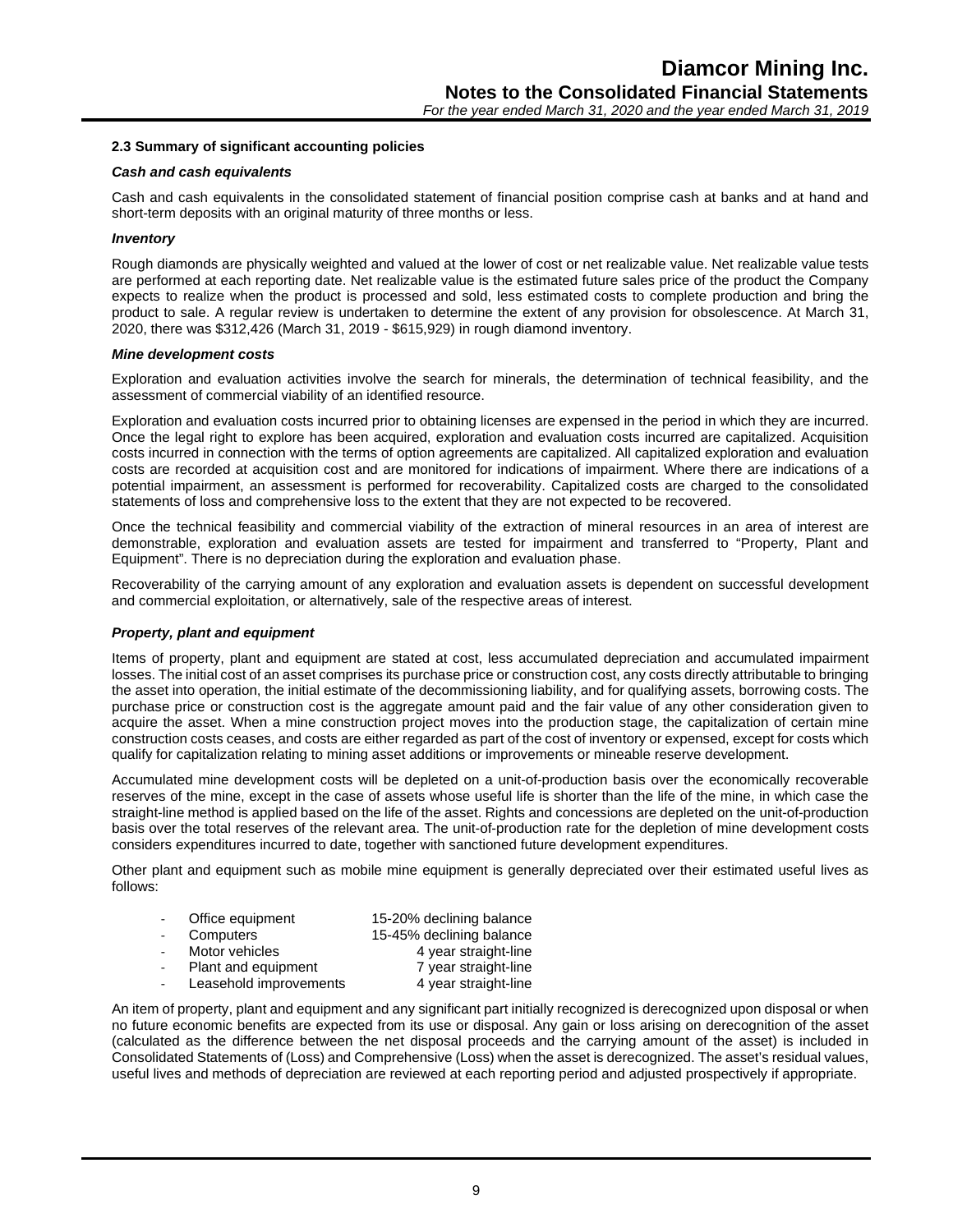#### *Impairment of non-financial assets*

The carrying amounts of financial assets are reviewed for impairment whenever facts and circumstances suggest that the carrying amounts may not be recoverable. If there are indicators of impairment, the recoverable amount of the asset is estimated in order to determine the extent of any impairment. The recoverable amount of an asset is determined as the higher of its fair value less costs of disposal and its value in use. An impairment loss exists if the asset's carrying amount exceeds the recoverable amount and is recorded as an expense immediately. Where the asset does not generate cash inflows that are independent from other assets, the recoverable amount of the CGU to which the asset belongs is determined.

Value in use is determined as the present value of the future cash flows expected to be derived from an asset or CGU. The estimated future cash flows are discounted to their present value using a pre-tax discount rate that reflects current market assessments of the time value of money and the risks specific to the asset for which estimates of future cash flows have not been adjusted. Fair value is the price that would be received to sell an asset or paid to transfer a liability in an orderly transaction between market participants at the measurement date. For mining assets, fair value less costs of disposal are often estimated using a discounted cash flow approach as a fair value from an active market or when a binding sale agreement is not readily available. Estimated future cash flows are calculated using estimated future prices, mineral reserves and resources, operating and capital costs. All assumptions used are those that an independent market participant would consider appropriate.

Tangible assets that have been impaired in prior periods are tested for possible reversal of impairment whenever events or changes in circumstances indicate that the impairment has reversed. If the impairment has reversed, the carrying amount of the asset is increased to its recoverable amount but not beyond the carrying amount that would have been determined had no impairment loss been recognized for the asset in the prior periods. A reversal of an impairment loss is recognized in the consolidated statements of loss and comprehensive loss immediately.

#### *Stripping costs*

Mining costs associated with stripping activities in an open pit mine are expensed unless the stripping activity can be shown to represent a betterment to the mineral property, in which case the stripping costs would be capitalized and included in deferred mineral property costs within mining assets. IFRIC 20, Stripping costs in the production phase of a surface mine ("IFRIC 20"), specifies the accounting for costs associated with waste removal (stripping) during the production phase of a surface mine. When the benefit from the stripping activity is realized in the current period, the stripping costs are accounted for as the cost of inventory. When the benefit is the improved access to ore in future periods, the costs are recognized as a mineral property asset, if improved access to the ore body is probable, the component of the ore body can be accurately identified, and the cost associated with improving the access can be reliably measured. If these conditions are not met, the costs are expensed to the consolidated statement of loss and comprehensive loss as incurred. After initial recognition, the stripping activity asset is depreciated on a systematic basis (unit-of-production method) over the expected useful life of the identified component of the ore body that becomes more accessible because of the stripping activity.

#### *Major maintenance and repairs*

Expenditure on major maintenance refits or repairs comprises the cost of replacement assets or parts of assets and overhaul costs. When an asset, or part of an asset that was separately depreciated, is replaced and it is probable that future economic benefits associated with the new asset will flow to the Company through an extended life, the expenditure is capitalized. The unamortized value of the existing asset or part of the existing asset that is being replaced is expensed. Where part of the existing asset was not separately considered as a component, the replacement value is used to estimate the carrying amount of the replaced asset, which is immediately written off. All other day-to-day maintenance costs are expensed as incurred.

#### *Operating leases*

As required, the Company adopted IFRS 16 as of April 1, 2019. IFRS 16, "Leases" ("IFRS 16"), replaces existing standards and interpretations on lease recognition. On January 13, 2016, the IASB published a new standard, IFRS 16, which brings most leases for lessees onto the balance sheet under a single model, eliminating the distinction between operating and finance leases. Under the new standard, a lessee recognizes a right-of-use ("ROU") asset and a lease liability. The right-ofuse asset is treated similarly to other non-financial assets and depreciated accordingly. The liability accrues interest.

The Company completed an assessment of the impact of IFRS 16. The Company doesn't currently hold agreements that fall under IFRS 16, therefore adoption of the above-mentioned standard did not have impact on the consolidated financial statements.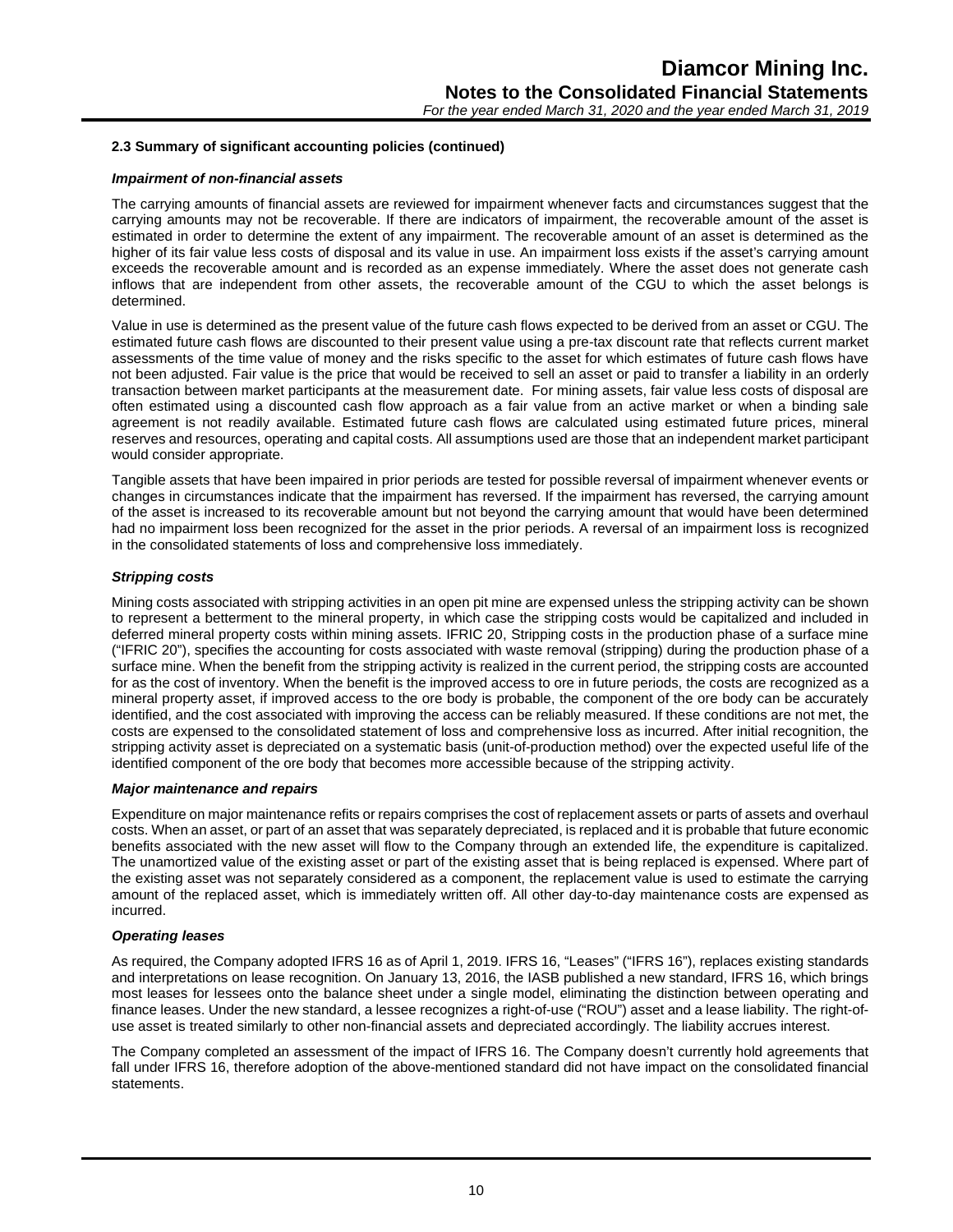#### *Decommissioning liability*

The Company assesses its decommissioning liability each reporting period. Significant estimates and assumptions are made in determining the provision for mine rehabilitation as there are numerous factors that will affect the ultimate liability payable. These factors include estimates of the extent and costs of rehabilitation activities, technological changes, regulatory changes, and cost. These uncertainties may result in future actual expenditure differing from the amounts currently provided. The provision at reporting date represents management's best estimate of the present value of the future rehabilitation costs required. Changes to estimated future costs are recognized in the consolidated statement of financial position by either increasing or decreasing the rehabilitation liability and rehabilitation asset if the initial estimate was originally recognized as part of an asset measured in accordance with IAS 16 *Property, Plant and Equipment* ("IAS 16"). Any reduction in the rehabilitation liability and therefore any deduction from the rehabilitation asset may not exceed the carrying amount of that asset. If it does, any excess over the carrying value is taken immediately to Consolidated Statements of (Loss) and Comprehensive (Loss). If the change in estimate results in an increase in the rehabilitation liability and therefore an addition to the carrying value of the asset, the Company is required to consider whether this is an indication of impairment of the asset as a whole and test for impairment in accordance with IAS 36 *Impairment of Assets ("IAS 36")*.

#### *Foreign currency translation*

The consolidated financial statements are presented in Canadian dollars, which is the parents' functional currency. Transactions in foreign currencies are initially recorded in the functional currency, at the respective functional currency rates prevailing at the date of the transaction. Monetary assets and liabilities denominated in foreign currencies are retranslated at the spot rate of exchange ruling at the reporting date. All differences are taken to Consolidated Statements of (Loss) and Comprehensive (Loss). Non-monetary items that are measured in terms of historical cost in a foreign currency are translated using the exchange rate as at the date of the initial transaction.

The financial results of Company entities that have a functional currency different from the presentation currency are translated into the presentation currency. The functional currency of all the subsidiaries is the South African Rand. All assets and liabilities, including fair value adjustments are translated into the presentation currency at the rate of exchange ruling at the reporting date. Income and expenditure transactions of foreign operations are translated at the average rate of exchange for the year except for significant individual transactions which are translated at the rate of exchange in effect at the transaction date. Differences arising on translation from the reporting date are recognized in accumulated other comprehensive loss.

When the settlement of a monetary item receivable from or payable to a foreign operation is neither planned nor likely in the foreseeable future, foreign exchange gains or losses arising from such a monetary item are considered to form part of the net investment in a foreign operation and are recognized in accumulated other comprehensive loss. On disposal of part or all of the operations, the proportionate share of the related cumulative gains or losses previously recognized in other comprehensive loss is allocated to the consolidated statement of loss and comprehensive loss.

#### *IFRS 9 Financial Instruments ("IFRS 9")*

#### Classification

The Company classifies its financial assets and financial liabilities in the following measurement categories: (i) those to be measured subsequently at fair value through profit or loss ("FVTPL"); (ii) those to be measured subsequently at fair value through other comprehensive income ("FVOCI"); and (iii) those to be measured at amortized cost. The classification of financial assets depends on the business model for managing the financial assets and whether the contractual cash flows represent solely payments of principal and interest ("SPPI"). Financial liabilities are classified as those to be measured at amortized cost unless they are designated as those to be measured subsequently at FVTPL (irrevocable election at the time of recognition). For assets and liabilities measured at fair value, gains or losses are either recorded in the consolidated statements of loss and other comprehensive loss.

The Company reclassifies financial assets when and only when its business model for managing those assets changes. Financial liabilities are not reclassified.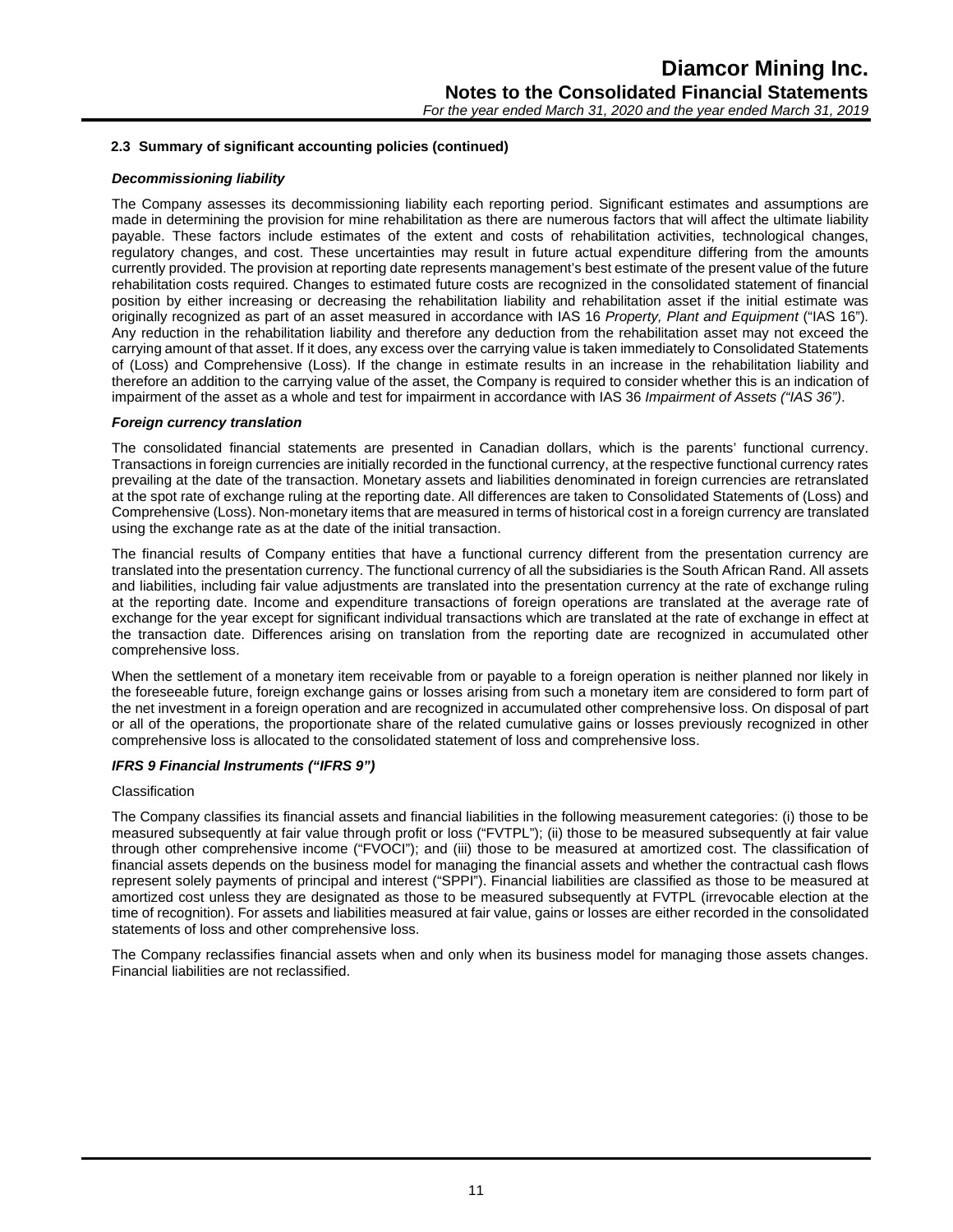#### Measurement

All financial instruments are required to be measured at fair value on initial recognition, plus, in the case of a financial asset or financial liability not at FVTPL, transaction costs that are directly attributable to the acquisition or issuance of the financial asset or financial liability. Transaction costs of financial assets and financial liabilities carried at FVTPL are expensed in the consolidated statement of loss and comprehensive loss. Financial assets and financial liabilities with embedded derivatives are considered in their entirety when determining whether their cash flows are solely payment of principal and interest.

Financial assets that are held within a business model whose objective is to collect the contractual cash flows, and that have contractual cash flows that are solely payments of principal and interest on the principal outstanding are generally measured at amortized cost at the end of the subsequent accounting periods. All other financial assets including equity investments are measured at their fair values at the end of subsequent accounting periods, with any changes taken through profit or loss or other comprehensive income (irrevocable election at the time of recognition). For financial liabilities measured subsequently at FVTPL, changes in fair value due to credit risk are recorded in other comprehensive income.

| Financial instrument      | Classification under IFRS 9 |
|---------------------------|-----------------------------|
| Financial asset:          |                             |
| Cash and cash equivalents | <b>FVTPL</b>                |
| Restricted cash           | <b>FVTPL</b>                |
| Accounts receivable       | Amortized cost              |
| Financial liabilities:    |                             |
| Accounts payable          | Amortized cost              |
| Short-term debt           | Amortized cost              |
| Long term debt            | Amortized cost              |
| Due to Nozala Investments | Amortized cost              |

#### Impairment

IFRS 9 introduced a new model for the measurement of impairment of financial assets based on expected credit losses ("ECL"). The Company accounts receivable are subject to the ECL model under IFRS 9. For accounts receivable, the Company apples the simplified approach to providing for expected losses, which requires the use of the lifetime expected loss provision for all accounts receivable. In estimating the expected lifetime expected loss provision, the Company considers historical Company and industry default rates as well as credit ratings of major customers. As all of the Company's accounts receivables which the Company measures at amortized cost are short term (i.e., less than 12 months) and the Company's credit rating and risk management policies are in place, the change to a forward-looking ECL approach did not have a material impact on the amounts recognized in the consolidated financial statements.

#### *Equity instruments*

An equity instrument is any contract that evidences a residual interest in the assets of an entity after deducting all its liabilities. Equity instruments issued by the Company are recorded at the proceeds received, net of direct issue costs.

#### *Taxation*

#### *Income taxes*

Income tax expense comprises current income tax and deferred tax. Income tax is recognized in the consolidated statement of loss and comprehensive loss, except to the extent it relates to items recognized in other comprehensive loss or directly in equity.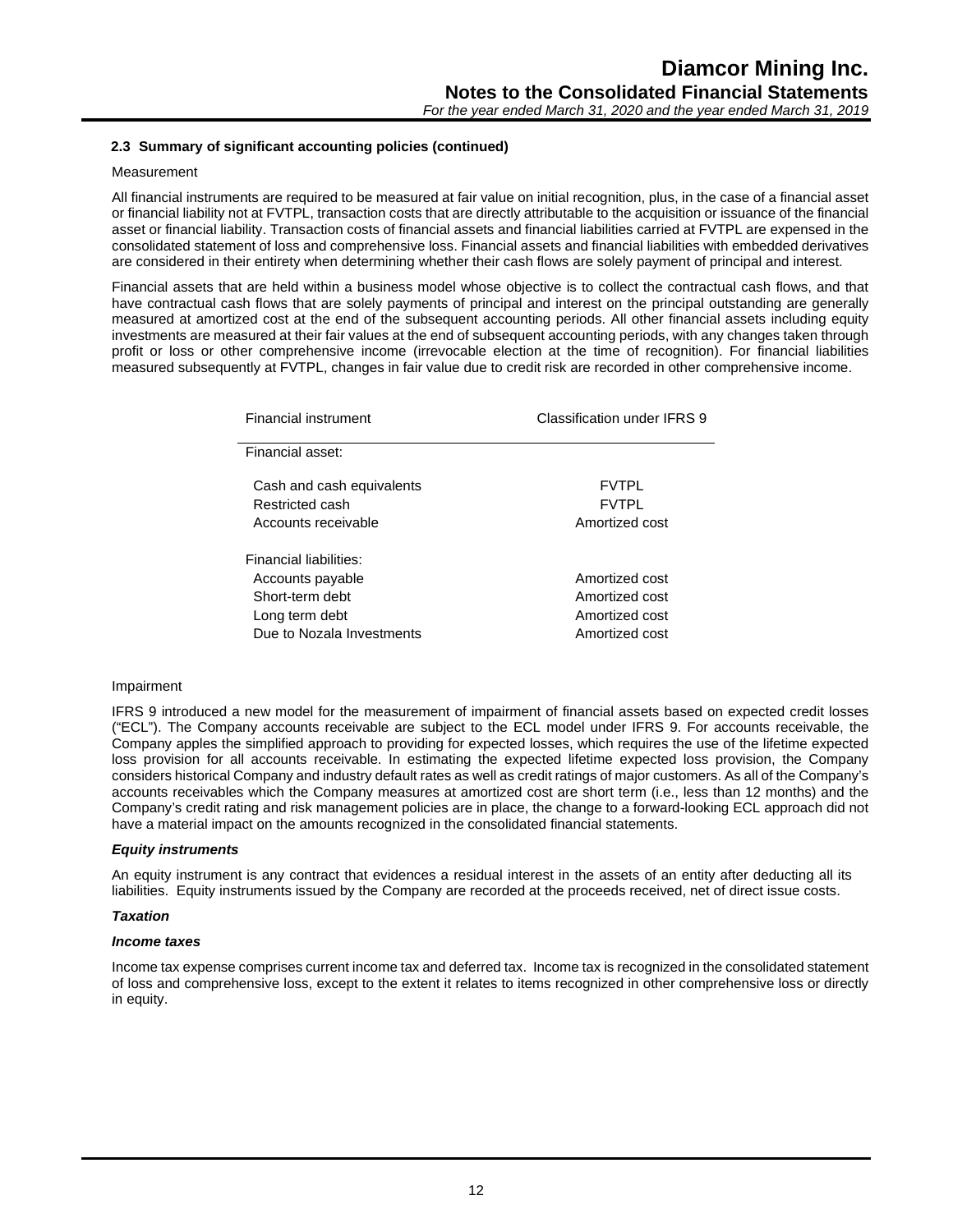#### *Current income tax*

Current income tax expense is based on the results for the period as adjusted for items that are not taxable or not deductible. Current income tax is calculated using tax rates and laws that were enacted or substantively enacted at the end of the reporting period. Management periodically evaluates positions taken in tax returns with respect to situations in which applicable tax regulation is subject to interpretation. Provisions are established where appropriate on the basis of amounts expected to be paid to the tax authorities.

#### *Deferred tax*

Deferred tax is recognized, using the liability method, on temporary differences arising between the tax bases of assets and liabilities and their carrying amounts in the consolidated statement of financial position. Deferred tax is calculated using tax rates and laws that have been enacted or substantively enacted at the end of the reporting period, and which are expected to apply when the related deferred tax asset is realized, or the deferred tax liability is settled.

#### *Deferred tax liabilities:*

- are generally recognized for all taxable temporary differences.
- are recognized for taxable temporary differences arising on investments in subsidiaries except where the reversal of the temporary difference can be controlled, and it is probable that the difference will not reverse in the foreseeable future; and,
- are not recognized on temporary differences that arise from goodwill which is not deductible for tax purposes.

#### *Deferred tax assets:*

- are recognized to the extent it is probable that taxable profits will be available against which the deductible temporary differences can be utilized; and,
- are reviewed at the end of the reporting period and reduced to the extent that it is no longer probable that sufficient taxable profits will be available to allow all or part of the asset to be recovered.

#### *Non-controlling interest*

Non-controlling interest in the Company less than wholly owned subsidiaries are classified as a separate component of equity. On initial recognition, non-controlling interests are measured at their proportionate share of the acquisition date fair value of identifiable net assets of the related subsidiary acquired by the Company. Subsequent to the acquisition date, adjustments are made to the carrying amount of non-controlling interests for the non-controlling interests' share of the changes to the subsidiary's equity. Adjustments to recognize the non-controlling interests' share of changes to the subsidiary's equity are made even if this results in the non-controlling interest having a deficit balance.

#### *Revenue recognition*

IFRS 15 sets out a five-step model for revenue recognition. The core principal is that revenue should be recognized to depict the transfer of control of goods and services to customers in an amount that reflects the consideration that the Company expects to be entitled for those goods and services.

The Company principally generates revenue from the sale of diamonds (the "Product") pursuant to contractual arrangements with its customers. This revenue is recognized when control or title of the Product is transferred from the Company and collection is reasonably assured in accordance with specified contract terms. All revenue is generally earned at a point in time and is based on the consideration that the Company expects to receive for the transfer of the Product to the customer.

Revenue is measured based on the consideration specified in a contract with its customers. Payment terms with customers are generally 30 days from the date of the invoice. The Company generally does not have any sales contracts where the period between the transfer of the Product to the customer and payment by the customer exceeds one year. As a result, the Company does not adjust its revenue transactions for the time value of money.

All of trade receivables were generated from contracts with customers.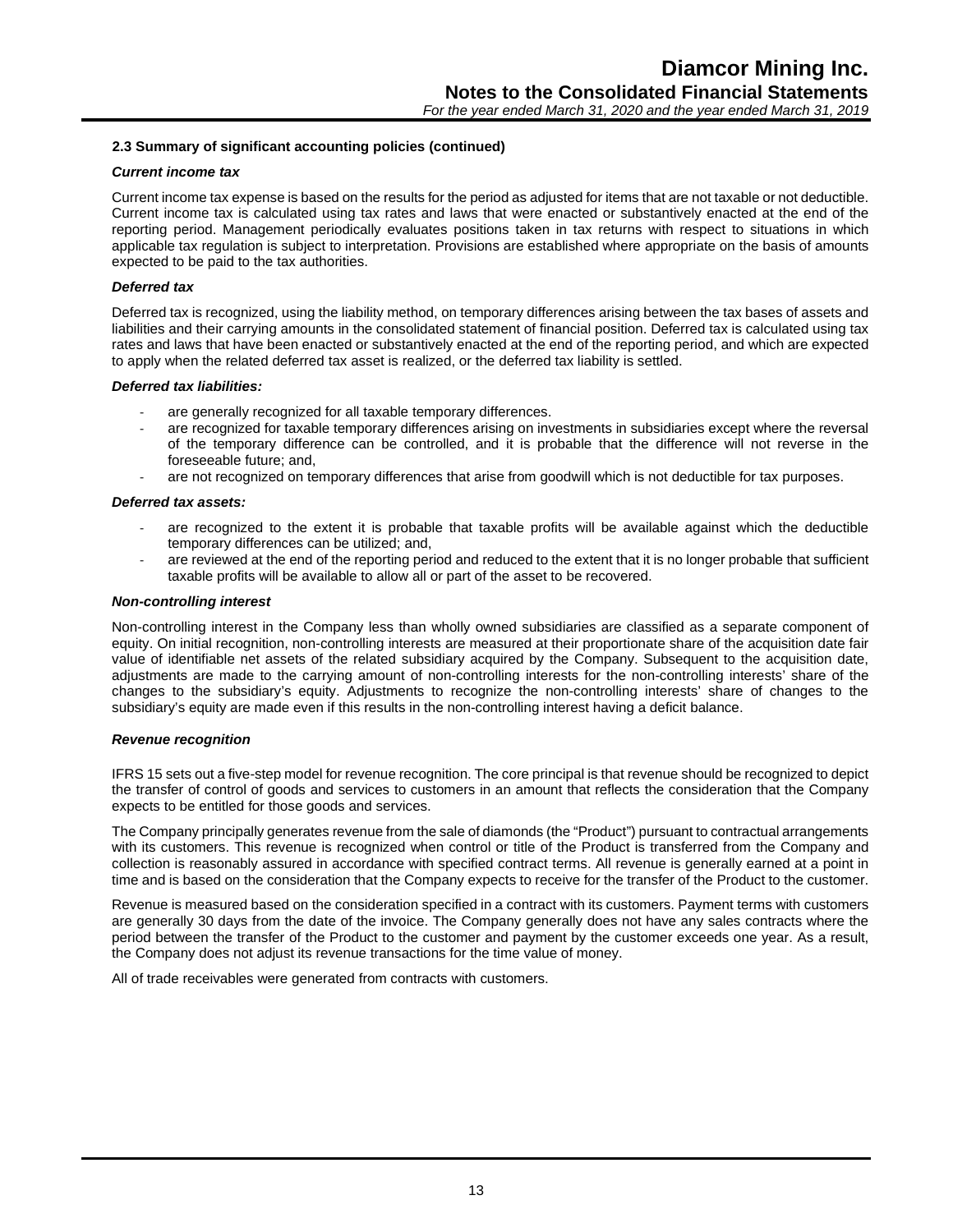#### *Share-based compensation*

The Company uses the fair value method of accounting for all share-based compensation, including options granted under the Company's incentive stock option plan. Compensation expense for options granted is determined based on the estimated fair values of the stock options at the time of grant and the fair value of stock options is determined on their grant date using a Black-Scholes valuation model, the cost of which is recognized over the vesting periods of the respective options. When option awards vest in instalments over the vesting period, each instalment is accounted for as a separate arrangement. Forfeitures are estimated throughout the vesting period based on experience and future expectations and adjusted upon actual option vesting.

Share-based compensation expense is recorded as a charge to operations with a corresponding credit to contributed surplus. Consideration paid for shares on the exercise of options is credited to share capital, amounts previously allocated to contributed surplus are also credited to share capital. If vested options expire, previously recognized compensation expense associated with such stock options is not reversed.

The Company has adopted the pro-rata basis method for the measurement of shares and warrants issued as private placement units. The pro-rata basis method requires that gross proceeds and related share issuance costs be allocated to the common shares and the warrants based on the relative fair value of the component. The fair value of the common share is based on the closing price on the closing date of the transaction and the fair value of the warrant is determined using the Black-Scholes Option Pricing Model. The fair value attributed to the warrant is recorded as warrant equity. If the warrant is exercised, the value attributed to the warrant is transferred to share capital. If the warrant expires unexercised, the value is reclassified to contributed surplus within equity. Warrants, issued as part of private placement units, that have their term of expiries extended, are not subsequently revalued. The Company may modify the terms of warrants originally granted. When modifications exist, the Company will maintain the original fair value of the warrant.

#### *Loss per share*

Basic loss per share is calculated by dividing the loss attributable to ordinary equity holders after adjusting for non-controlling interests (the numerator) by the weighted average number of ordinary shares outstanding (the denominator) during the period. The denominator (number of units) is calculated by adjusting the shares in issue at the beginning of the period by the number of shares bought back or issued during the period, multiplied by a time-weighting factor.

Diluted loss per share is calculated by adjusting the loss and number of shares for the effects of dilutive options and other dilutive potential units. The effects of anti-dilutive potential units are ignored in calculating diluted loss per share. All stock options and warrants are considered anti-dilutive when the Company is in a net loss position.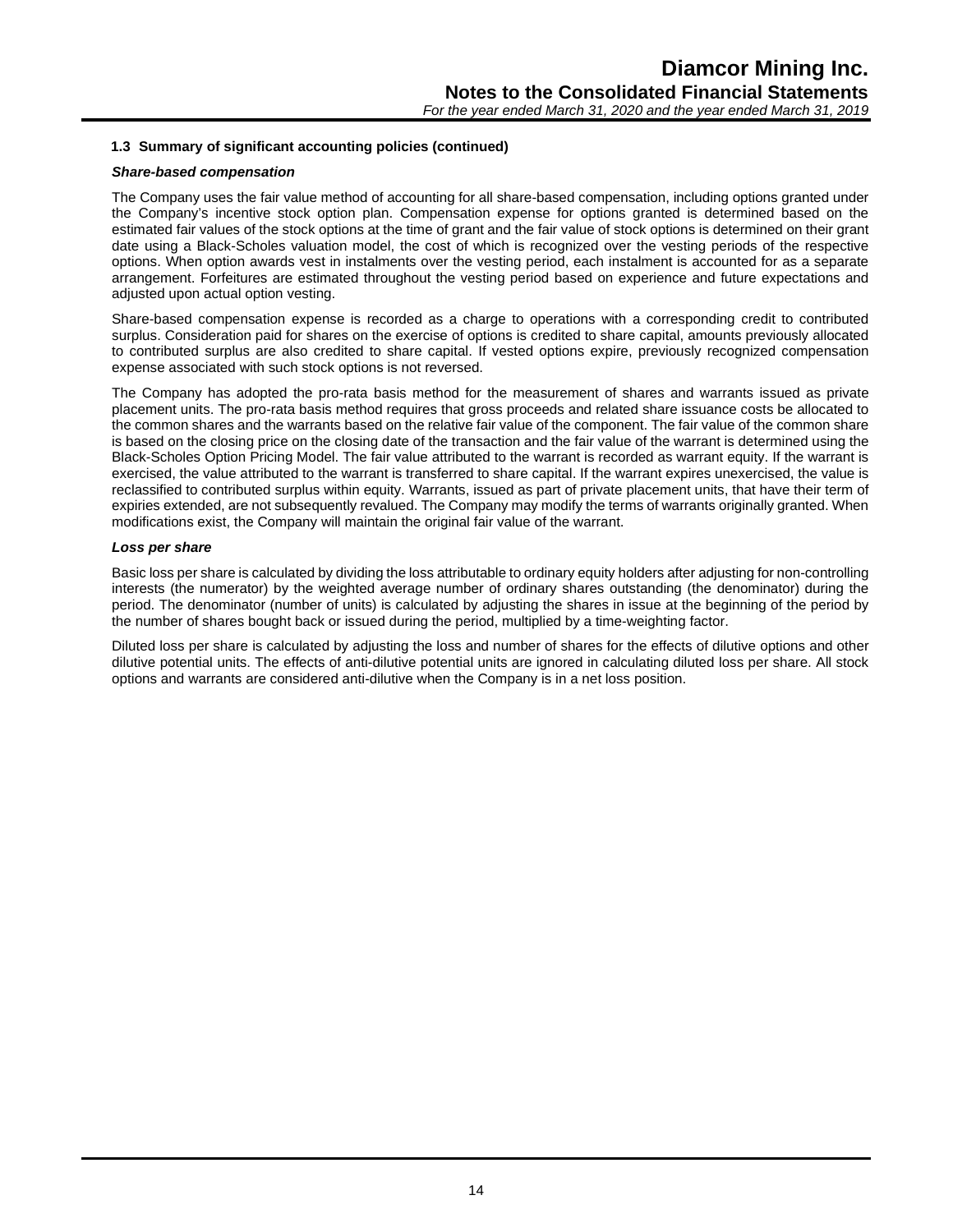*For the year ended March 31, 2020 and the year ended March 31, 2019* 

#### **3. Property, Plant and Equipment**

|                                 | Plant and   | Motor     | Office    | Computers | Leaseholds     | <b>Total</b>  |
|---------------------------------|-------------|-----------|-----------|-----------|----------------|---------------|
|                                 | Equipment   | Vehicles  | Equipment |           |                |               |
| Cost                            | \$          | \$        | \$        | \$        | \$             | \$            |
| Balance, March 31, 2018         | 13,921,871  | 267,816   | 104,406   | 70,490    | 33,090         | 14,397,673    |
| Additions                       | 39,683      |           |           | 1,000     |                | 40,683        |
| Decommissioning liability       | 207,599     |           |           |           |                | 207,599       |
| Translation adjustments         | (2,058,344) | (40,210)  | (10, 918) | (2,200)   | $\blacksquare$ | (2, 111, 672) |
| Balance, March 31, 2019         | 12,110,809  | 227,606   | 93,488    | 69,290    | 33,090         | 12,534,283    |
| Additions                       | 2,354,346   |           | 457       | 5,047     |                | 2,359,850     |
| <b>Disposals</b>                |             | (78, 111) |           |           |                | (78, 111)     |
| Decommissioning liability       | (69,063)    |           |           |           |                | (69,063)      |
| Translation adjustments         | (1,691,768) | (31, 794) | (8,633)   | (1, 855)  | $\blacksquare$ | (1,734,050)   |
| Balance, March 31, 2020         | 12,704,324  | 117,701   | 85,312    | 72,482    | 33,090         | 13,012,909    |
| <b>Accumulated Depreciation</b> |             |           |           |           |                |               |
| Balance, March 31, 2018         | 4,854,623   | 205,163   | 64,459    | 61,891    | 33,090         | 5,219,226     |
| Depreciation                    | 1,088,278   | 33,641    | 4,947     | 1,065     |                | 1,127,931     |
| <b>Translation adjustments</b>  | (766, 021)  | (31, 952) | (5, 394)  | (1,068)   |                | (804, 435)    |
| Balance, March 31, 2019         | 5,176,880   | 206,852   | 64,012    | 61,888    | 33,090         | 5,542,722     |
| Depreciation                    | 892,042     | 13,329    | 3,986     | 1,663     |                | 911,020       |
| Disposals                       |             | (74, 903) |           |           |                | (74, 903)     |
| <b>Translation adjustments</b>  | (827, 503)  | (33, 463) | (5, 179)  | (966)     |                | (867, 111)    |
| Balance, March 31, 2020         | 5,241,419   | 111,815   | 62,819    | 62,585    | 33,090         | 5,511,728     |
| Net book value, March 31, 2019  | 6,933,929   | 20,754    | 29,476    | 7,402     | ۰              | 6,991,561     |
| Net book value, March 31, 2020  | 7,462,905   | 5,886     | 22,493    | 9,897     |                | 7,501,181     |

\$3,100,936 (March 31, 2019 - \$3,677,535) included in the carrying amount of Plant and Equipment relates to mines under construction. This amount is not subject to depletion as at March 31, 2020.

As a result of negative cash-flow from operations, the Company tested its CGU for impairment at March 31, 2020. The recoverable amount of the CGU was based on their estimated value in use using a pre-tax discount rate of 15%. The estimated cash flows were based on 4-year cash-flow forecast. As at March 31, 2020, the property, plant and equipment were not impaired.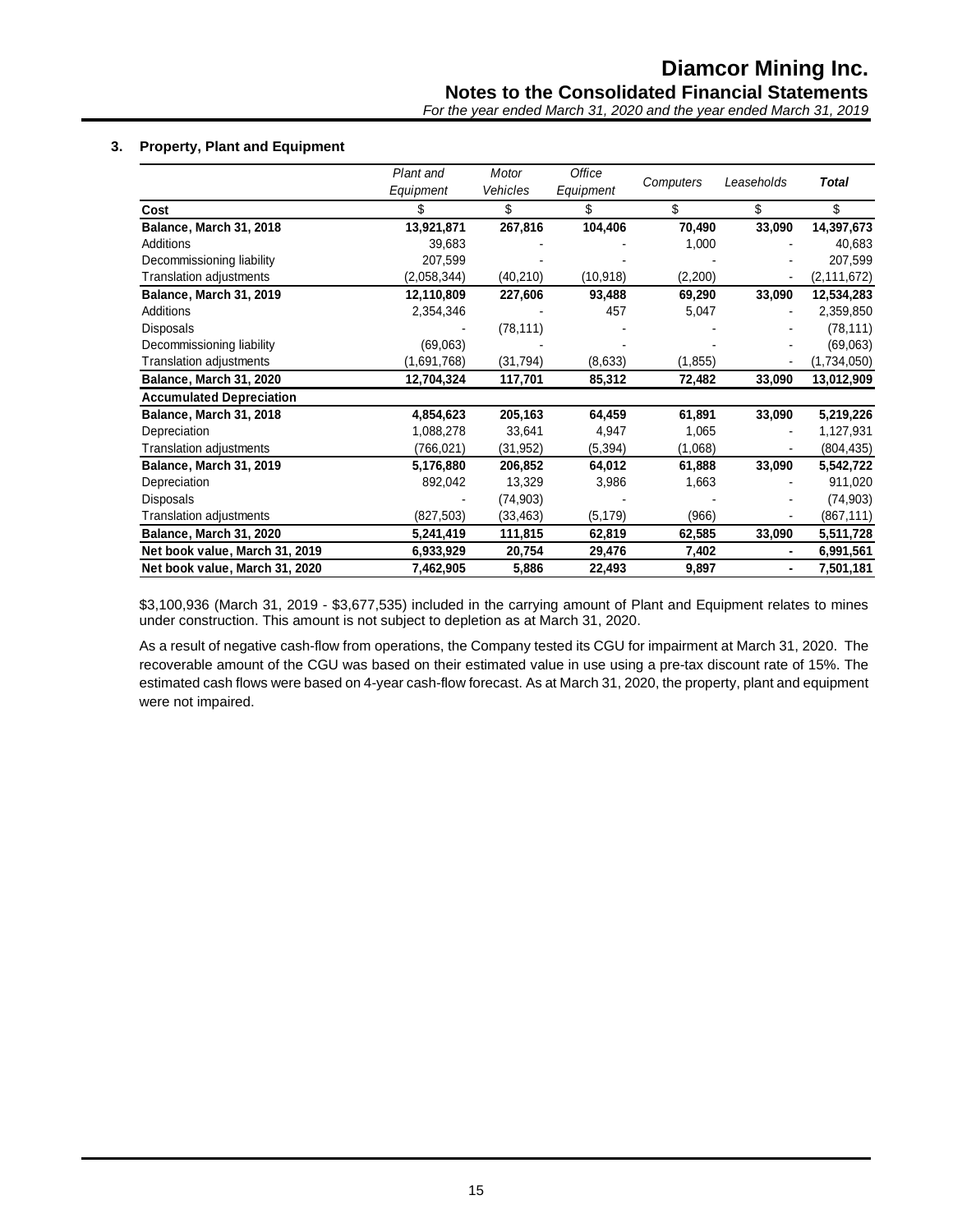#### **4. Long-Term Debt, Short-Term Debt and Due to Nozala Investments**

#### *Long-term debt*

Long-term debt consists of the following:

|                                       |                      | March 31,   | March 31,   |
|---------------------------------------|----------------------|-------------|-------------|
|                                       | <b>Maturity Date</b> | 2020        | 2019        |
| Term Ioan 2 (a)                       | June 20, 2019        | 2,662,210   | 2,435,074   |
| Convertible debenture 2 (b)           | June 20, 2019        | 1,775,200   | 1,623,382   |
| Caterpillar Financial Services (d)    | March 2023           | 2,197,635   |             |
| Less: current portion due in one year |                      | (5,320,368) | (4,058,456) |
| Long-term portion                     |                      | 1,314,677   |             |

- a) Term loan 2 was issued in November 2012, bears interest at an annual fixed rate of 9% and had a 5-year term with payments expected to start in January 2014. On February 4, 2014, December 31, 2014 and again in January 2016, the Company and Tiffany & Co. agreed to defer any payments on the \$2,400,000 term loan until July 2016. This loan is secured by a promissory note until July 2016, at which time principal and interest is payable monthly at \$104,059 in accordance with a 36-month amortization schedule. The Company has the right to repay the outstanding principal and any accrued and unpaid interest under this loan at any time without notice or penalty. In February 2017, the Company and Tiffany & Co. agreed to a payment deferral until June 2017 at which time the outstanding payments were made, and scheduled payments recommenced. In September 2017, the Company and Tiffany & Co. informally agreed to suspend and accrue the ongoing payments to allow the Company to conserve operating capital in the short-term. The recommencement of scheduled payments is targeted by the Company for calendar 2021. During the year ended the March 31, 2020, the Company incurred \$151,818 of interest expense on this loan.
- b) Convertible debenture 2 was issued in November 2012, bears interest at an annual fixed rate of 9% and had a 5-year term. On February 4, 2014, December 1, 2014 and again in January 2016 the Company and Tiffany & Co. agreed to defer any payments on the \$1,600,000 convertible debenture until July 2016. The Company was required to make blended monthly payments of \$69,372 commencing in July 2016. The principal amount and accrued interest is convertible by the holder into common voting shares of the Company at \$1.60 per share. The value attributed to the equity conversion option was \$ nil. The Company has the right to repay the outstanding principal and any accrued and unpaid interest, without penalty, on not less than 30 days' notice and subject to the conversion rights contained in the convertible debenture. In February 2017, the Company and Tiffany & Co agreed to a payment deferral until June 2017 at which time the outstanding payments were made, and scheduled payments recommenced. In September 2017, the Company and Tiffany & Co. informally agreed to suspend and accrue the ongoing payments to allow the Company to conserve operating capital in the short-term. The recommencement of scheduled payments is targeted by the Company for calendar 2021. During the year ended the March 31, 2020, the Company incurred \$227,135 of interest expense on this loan.
- c) Term loan 1 and 2 and convertible debenture 2 are secured by a general security agreement which states the loans are secured by 100% of the general assets of the Company.
- d) Caterpillar loans were issued in February and March 2020, bear an interest of South African Prime plus 2.5% and had a 36-month term. As a result of COVID-19, the payments and terms have been temporarily suspended. The Group is in discussion with Caterpillar Finance regarding term and rate amendments. The loans are secured by the equipment.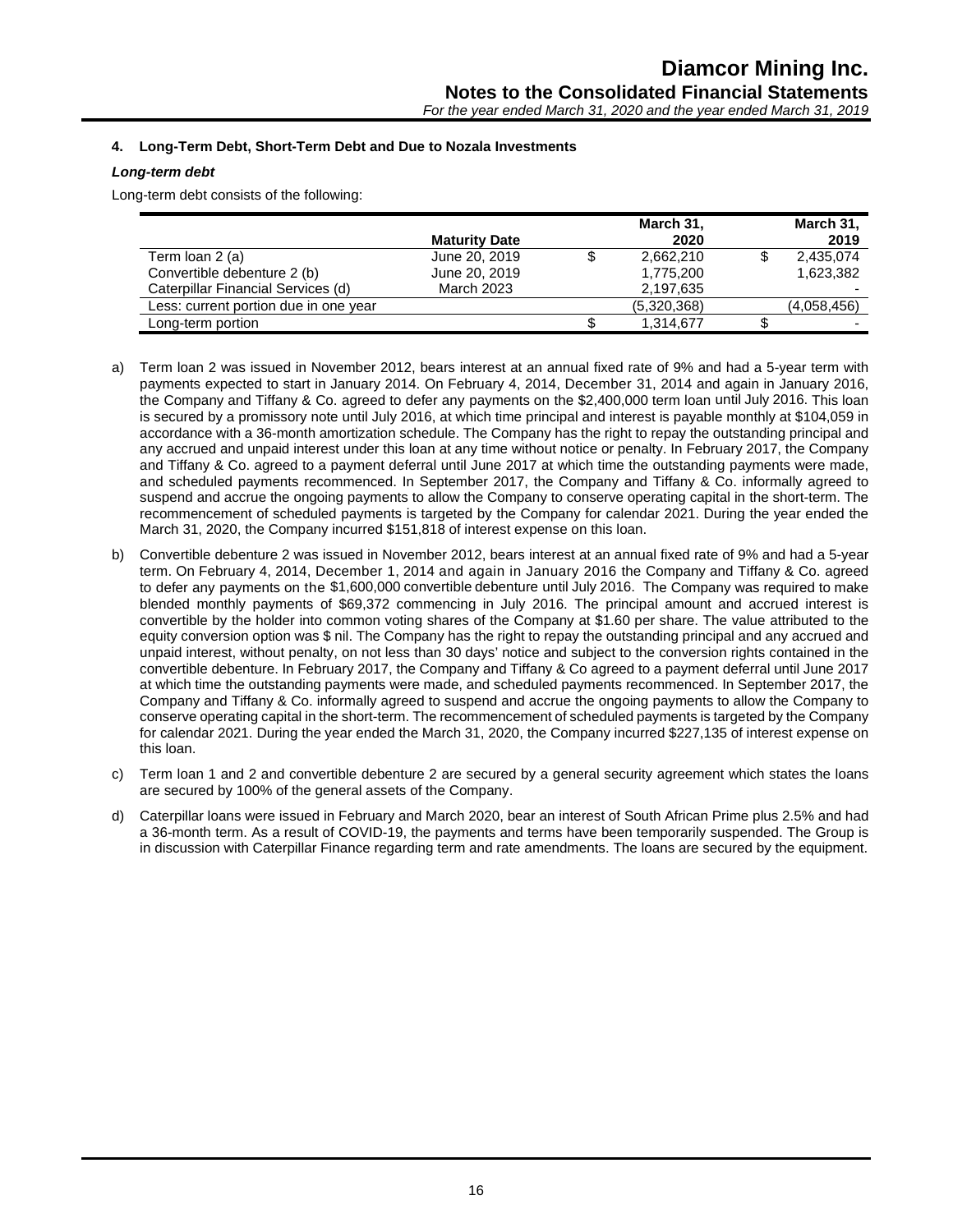#### **4. Long-Term Debt, Short-Term Debt and Due to Nozala Investments (continued)**

#### *Short-term debt*

During the year, the Company issued short-term debt with a face value of \$1,188,000. The short-term debt carries a fixed interest rate of 7%, is unsecured and has a maturity date of August 26, 2020. 1,425,600 shares and 712,800 warrants were issued as a part of the financing (Note 6) (Note 17). Management calculated the fair value of the liability component as \$1,050,754 using a discount rate of 21%, with the residual amount of \$137,246 being proportionally allocated to warrants of \$16,560 and \$120,686 allocated to share capital.

An additional \$300,000 of the short-term was obtained during the year, which bears no interest and has no fixed terms of repayment.

|                                          | 2020          |
|------------------------------------------|---------------|
| Short-term debt, beginning of the year   | $\frac{1}{2}$ |
| Cash advances from short-term debt       | 1,333,000     |
| Settlement of accounts payable           | 155,000       |
| Transfer of warrants component to equity | (16, 560)     |
| Transfer of shares component to equity   | (120, 686)    |
| Interest on short-term debt              | 49,650        |
| Accretion on short-term debt             | 82,090        |
| Short-term debt, end of year             | 1,482,494     |

#### *Due to Nozala Investments*

The amount due to Nozala Investments (a related party, which owns 30% shareholding interest in DMI Minerals South Africa (Pty) Ltd.) of \$1,620,270 (March 31, 2019 - \$1,654,241) carries a floating interest rate (South African prime plus 3%), unsecured, currently has no set terms of repayment and is not expected to be repaid in the following fiscal year. The loan amount received is principally being used for the ongoing operations of DMI Minerals South Africa (Pty) Ltd., including the purchase of certain mineral rights and assets from De Beers Consolidated Mines Limited. The loan is denominated in South African Rand and no payments were made in the year ended March 31, 2020 or the year ended March 31, 2019. The loan is subordinated and ranks behind the claims of all external creditors of DMI Minerals South Africa (Pty) Ltd, until the fair value of its assets exceeds its liabilities. During the year ended March 31, 2020, the Company incurred interest expense of \$223,221 on this loan.

#### **5. Decommissioning Liability**

The total decommissioning liability was based on the Company's estimated costs to reclaim and abandon the mines and facilities. The Company has estimated the costs related to the decommissioning liability based on the South African Department of Mineral Resources estimate of required decommissioning costs, adjusted for inflation. The Company has estimated the net present value of the decommissioning obligation to be \$375,481 (March 31, 2019 - \$479,560) based on an undiscounted total future liability of \$547,746. The decommissioning liability was based on using a South African inflation rate of 4.30%. The long-term portion of the liability was discounted using a South African risk-free rate of 9.90%. These costs are expected to be incurred in approximately 4 years.

The continuity of the decommissioning liability as at March 31, 2020:

|                                    | March 31, 2020 | March 31, 2019 |
|------------------------------------|----------------|----------------|
| Balance, beginning of year         | \$<br>479.560  | \$<br>296,084  |
| Change in estimate                 | (69,063)       | 207,599        |
| Accretion recorded during the year | 36,210         | 21,050         |
| Translation adjustment             | (71, 226)      | (45, 173)      |
|                                    | 375.481        | 479,560        |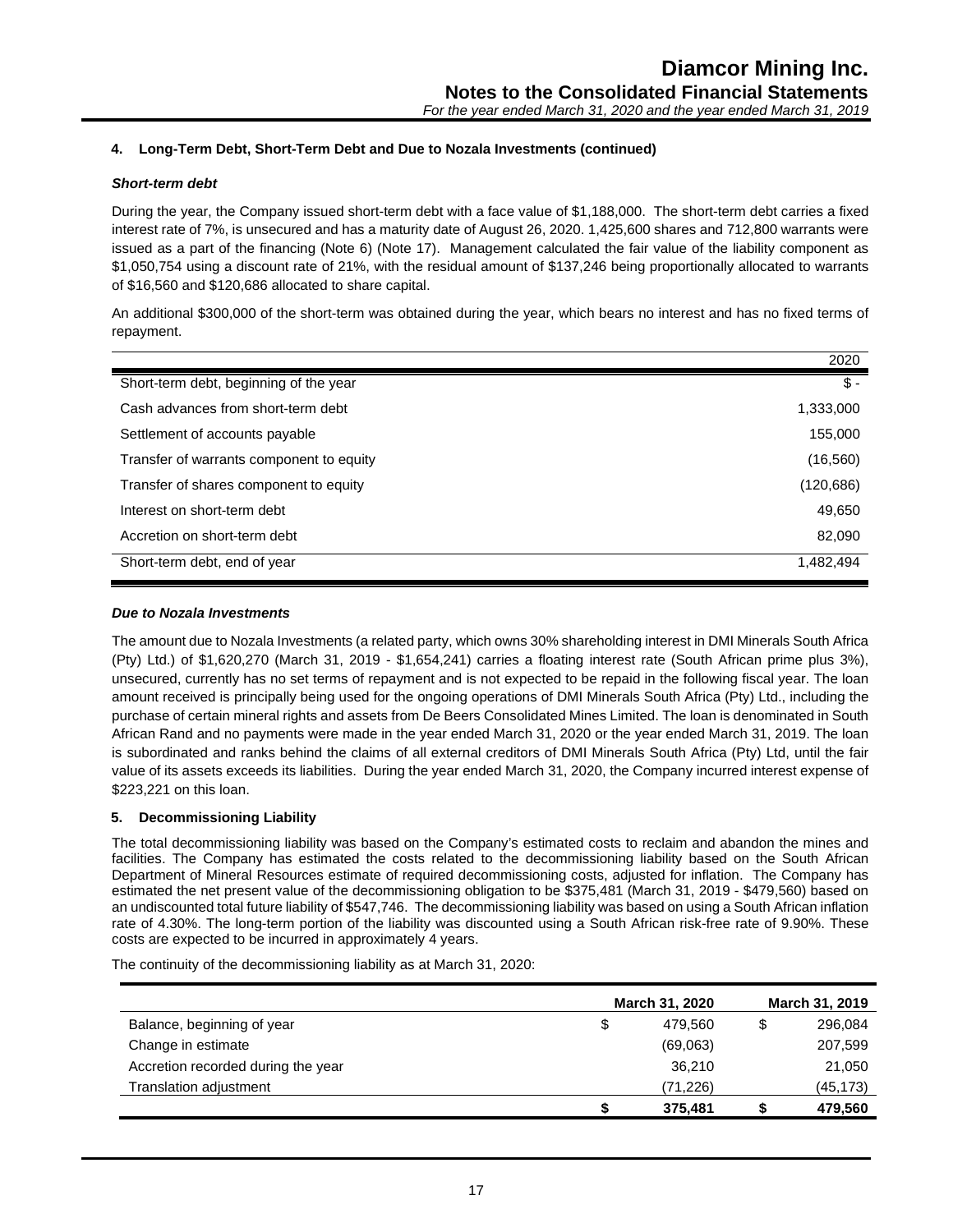*For the year ended March 31, 2020 and the year ended March 31, 2019* 

#### **6. Share Capital**

| Number of shares                             |            | Amount            |
|----------------------------------------------|------------|-------------------|
| Authorized:                                  |            |                   |
| Unlimited common voting shares, no par value |            |                   |
| Issued:                                      |            |                   |
| Balance, March 31, 2018                      | 54,659,623 | 31,278,037<br>SS. |
| Private Placement (net of fees) (a) (b)      | 9,226,265  | 2,796,654         |
| Balance, March 31, 2019                      | 63,885,888 | 34,074,691<br>SS. |
| Term loan financing (net of fees) (c)        | 1,425,600  | 120,686           |
| Balance, March 31, 2020                      | 65,311,488 | 34,195,377        |

The weighted average number of shares outstanding for the year was 64,668,799 (March 31, 2019 – 61,165,204). Loss per share is calculated as the net loss attributable to the equity holders of the parent divided by the weighted average of shares outstanding at the end of the year.

- a) 5,715,950 units were issued at a price of \$0.35 in a private placement completed on June  $20<sup>th</sup>$ , 2018. Each unit comprised a common share and a half warrant, each warrant was valued at \$0.1070.
- b) 3,510,315 units were issued at a price of \$0.35 in a private placement completed on August  $29<sup>th</sup>$ , 2018. Each unit comprised a common share and a half warrant, each warrant was valued at \$0.0664.
- c) 1,425,600 shares were issued as part of the short-term debt on September 12, 2019 (Note 4) at an allocated value of \$120,686.

The Company paid \$nil broker fees consisting for the year ending March 31, 2020. (March 31, 2019 – \$8,328) and \$nil broker warrants for the year ended March 31, 2020 (March 31, 2019 - \$23,794).

#### *Warrants*

The following table summarizes the activity with respect to warrants issued, exercised and expired during the year:

|                                | March 31, 2020 |                       |                | March 31, 2019        |
|--------------------------------|----------------|-----------------------|----------------|-----------------------|
|                                |                | Weighted              |                | Weighted              |
|                                | Number of      | Average               | Number of      | Average               |
|                                | Warrants       | <b>Exercise Price</b> | Warrants       | <b>Exercise Price</b> |
| Outstanding, beginning of year | 10,174,649     | \$1.04                | 7,104,523      | \$1.38                |
| Warrants expired               | (2,952,345)    | 1.60                  | (1,566,800)    | 1.25                  |
| Warrants issued                | 712,800        | 0.16                  | 4,636,926      | 0.60                  |
| Outstanding, end of year       | 7,935,104      | \$0.75                | 10,174,649     | \$1.04                |
| Exercisable, end of year       | 7,935,104      | \$0.75                | 10.174.649     | \$1.04                |
|                                |                |                       | March 31, 2020 | March 31, 20198       |
| Balance, beginning of vear     |                |                       | 2.090.956<br>ፍ | ደ<br>2789514          |

|                            | <b>INGIVII VII LULU</b> | 11141 YII YII ZVIYV |
|----------------------------|-------------------------|---------------------|
| Balance, beginning of year | 2.090.956               | \$<br>2.789.514     |
| Warrants expired           | (1.148.757)             | (1, 122, 769)       |
| Warrants issued            | 16.560                  | 424.211             |
| Balance, end of year       | 958.759                 | \$<br>2,090,956     |

There were 712,800 warrants issued in the year ended March 31, 2020 as part of a term loan financing (March 31, 2019 - 4,636,926). The warrant valuation was calculated using the Black-Scholes pricing model with the following assumptions: zero dividend yield, expected volatility of 113% and risk-free rate of 1.61%. Warrant pricing models require the input of highly subjective assumptions including the expected price volatility. Changes in the subjective input assumptions can materially affect the fair value estimated, and therefore the existing models do not necessarily provide a reliable single measure of the fair value of the Company's warrants. The warrants issued in the year ended March 31, 2020 are exercisable for a period of one year from the date of issue.

The Company may modify the terms of warrants originally granted. When modifications exist, the Company will maintain the original fair value of the warrant.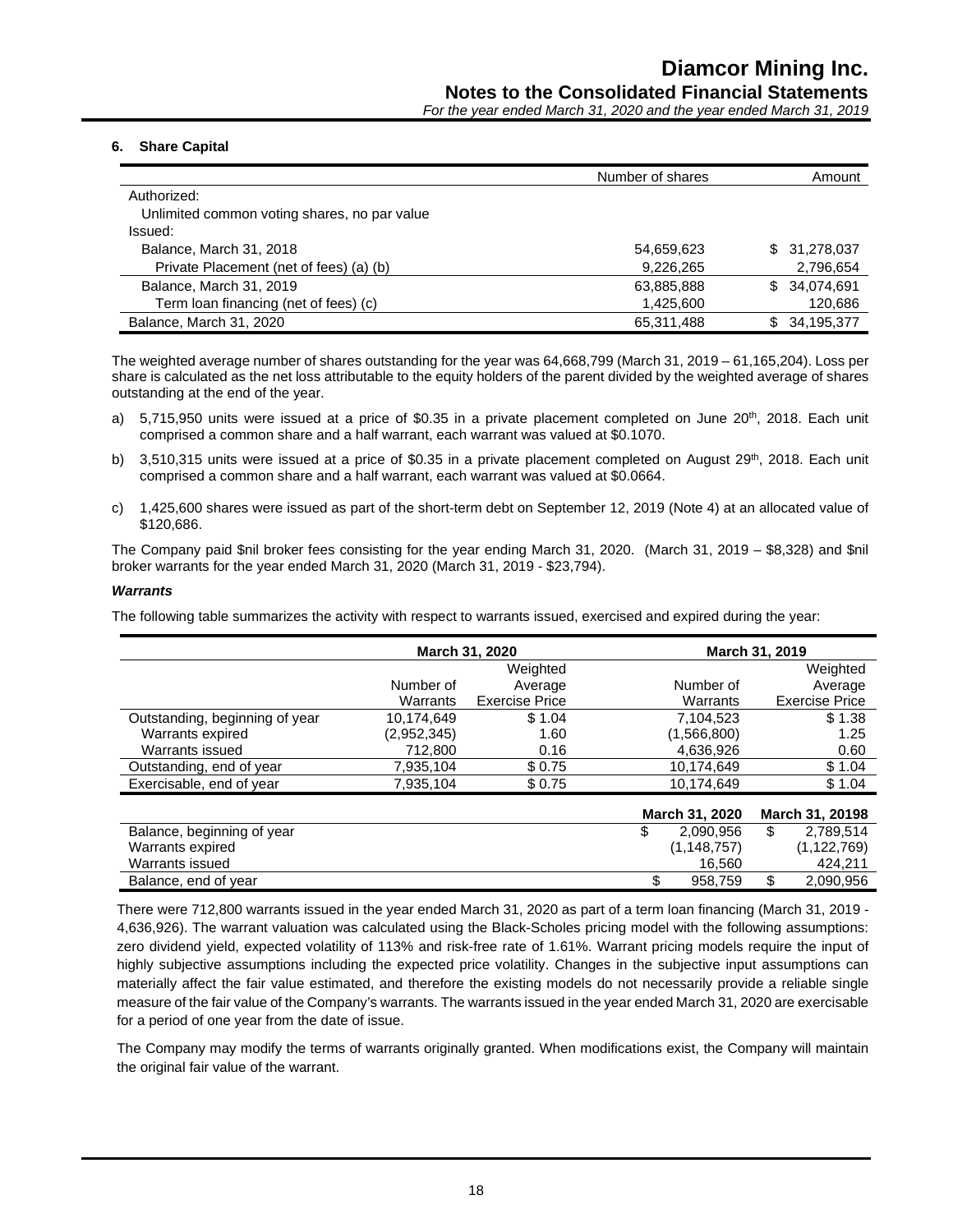#### **6. Share Capital (continued)**

| Number of warrants outstanding |                | Weighted average |                    |
|--------------------------------|----------------|------------------|--------------------|
| and exercisable                | Exercise Price | remaining life   | Expiry date        |
| 2,585,378                      | \$1.20         | 0.19             | June 9, 2020       |
| 2,863,169                      | \$0.60         | 1.22             | June 20, 2021      |
| 1,773,757                      | \$0.60         | 1.42             | August 29, 2021    |
| 712,800                        | \$0.16         | .45              | September 12, 2020 |
| 7,935,104                      | \$0.76         |                  |                    |

The following warrants were outstanding at March 31, 2020:

#### *Stock options*

The Company amended a formal stock option plan on December 18, 2018 and follows the TSX Venture Exchange (the "Exchange") policy under which it is authorized to grant options to Directors, employees and consultants to acquire up to 12,777,177 of its issued and outstanding common shares. Under the policy, the exercise price of each option is equal to the market price of the Company's stock, less applicable discounts permitted by the Exchange, as calculated on the date of grant. The options can be granted for a maximum term of 5 years.

The following table summarizes the activity with respect to options granted and exercised during the year:

|                                |                                                                       | March 31, 2020 |                             | March 31, 2019                            |
|--------------------------------|-----------------------------------------------------------------------|----------------|-----------------------------|-------------------------------------------|
|                                | <b>Weighted Average</b><br><b>Exercise Price</b><br>Number of options |                | Number of<br><b>Options</b> | Weighted Average<br><b>Exercise Price</b> |
| Outstanding, beginning of year | 2,950,000                                                             | \$1.00         | 5,320,000                   | \$1.14                                    |
| Options expired                | (100,000)                                                             | \$1.00         | (2,370,000)                 | \$1.35                                    |
| Options issued                 | 9,900,000                                                             | \$0.11         |                             |                                           |
| Outstanding, end of year       | 12,750,000                                                            | \$0.31         | 2,950,000                   | \$1.00                                    |
| Exercisable, end of year       | 12,750,000                                                            | \$0.31         | 2.950.000                   | \$1.00                                    |

#### The following stock options were outstanding at March 31, 2020:

| Number of options outstanding |                | Weighted average |                  |
|-------------------------------|----------------|------------------|------------------|
| and exercisable               | Exercise Price | remaining life   | Expiry date      |
| 300,000                       | \$1.00         | 0.92             | March 2, 2021    |
| 2,550,000                     | \$1.00         | 0.98             | March 21, 2021   |
| 6,500,000                     | \$0.11         | 4.31             | October 21, 2024 |
| 3,400,000                     | \$0.11         | 4.55             | November 4, 2024 |
| 12,750,000                    |                |                  |                  |

The following stock options were outstanding at March 31, 2019:

| Number of options outstanding |                | Weighted average |                |
|-------------------------------|----------------|------------------|----------------|
| and exercisable               | Exercise Price | remaining life   | Expiry date    |
| 400.000                       | \$1.00         | 1.92             | March 2, 2021  |
| 2.550.000                     | \$1.00         | 1.98             | March 21, 2021 |
| 2,950,000                     |                |                  |                |

#### *Share-based compensation*

There were 9,900,000 options issued by the Company in the year ended March 31, 2020 (March 31, 2019 - nil). The option valuation in the year ended March 31, 2020 was calculated using the Black-Scholes pricing model with the following assumptions: zero dividend yield, expected volatility between 79-81% and risk-free rate between 1.53-1.57%. Option pricing models require the input of highly subjective assumptions including the expected price volatility. Changes in the subjective input assumptions can materially affect the fair value estimated, and therefore the existing models do not necessarily provide a reliable single measure of the fair value of the Group's stock options.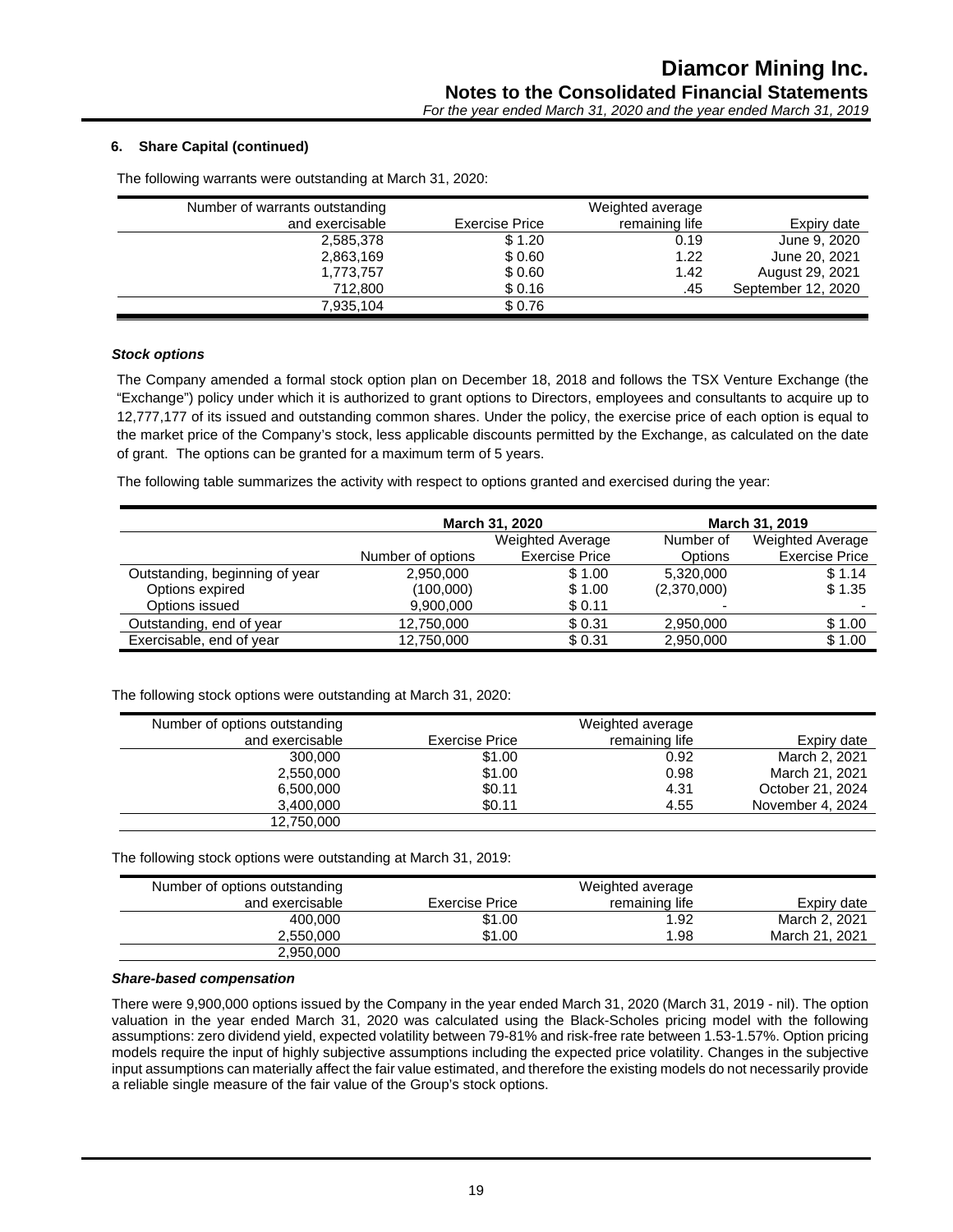*For the year ended March 31, 2020 and the year ended March 31, 2019* 

#### **7. Contributed Surplus**

| Balance, March 31, 2018        | 10,448,426 |
|--------------------------------|------------|
| Expiry of warrants (note 6)    | 1.122.769  |
| <b>Balance, March 31, 2019</b> | 11,571,195 |
| Expiry of warrants (note 6)    | 1.148.757  |
| Issuance of options (note 6)   | 670.190    |
| Balance, March 31, 2020        | 13,390,142 |

#### **8. Related Party Transactions**

The Company paid or accrued the following to Directors, officers, and to companies controlled by Directors of the Company:

|                          | March 31,<br>2020 | March 31,<br>2019 |
|--------------------------|-------------------|-------------------|
| Salaries and consulting  | \$406.950         | \$429,600         |
| Directors fees           | 68,000            | 84,500            |
| Share based compensation | 455,650           |                   |
| Incentives               | 180,000           | -                 |

As at March 31, 2020, the Company owed \$103,720 of incentives payable and expenses (March 31, 2019 - \$55,774) to Directors of the Company and companies controlled by a Director amounts are included in accounts payable. In August 2019, \$155,000 of related party accounts payable were settled as a result of related parties participating in short-term note (Note 4).

These transactions were in the normal course of operations and are measured at fair value at initial recognition.

#### **9. Segmented Information**

The Company's primary business is the exploration and development of diamond properties in Africa so there is only one reportable operating segment. The reportable segments are those operations whose operating results are reviewed by the chief operating decision makers to make decisions about resources to be allocated to the segment and assess its performance provided those operations pass certain quantitative thresholds. Operations whose revenues, earnings or losses, or assets exceed 10% of the total consolidated revenue, earnings or losses, or assets are reportable segments. In order to determine reportable segments, management reviewed various factors, including geographical locations and managerial structure.

Details of identifiable assets by geographic segments are as follows:

|                |    | Total Assets | Property,<br>Plant and<br>Equipment | Cash and<br>Equivalents and<br><b>Restricted Cash</b> | <b>Other Assets</b> |
|----------------|----|--------------|-------------------------------------|-------------------------------------------------------|---------------------|
| March 31, 2020 |    |              |                                     |                                                       |                     |
| Canada         | \$ | 56,699       | \$<br>4.339                         | \$<br>9,530                                           | \$<br>42,830        |
| South Africa   |    | 8,962,350    | 7,496,843                           | 645.170                                               | 820,337             |
|                | ה. | 9,019,049    | \$<br>7,501,182                     | \$<br>654,700                                         | 863,167             |
| March 31, 2019 |    |              |                                     |                                                       |                     |
| Canada         | \$ | 60.923       | \$<br>2.202                         | \$<br>19.732                                          | \$<br>38,989        |
| South Africa   |    | 8.641.564    | 6,989,359                           | 843,056                                               | 809,149             |
|                |    | 8,702,487    | \$<br>6,991,561                     | \$<br>862,788                                         | 848,138             |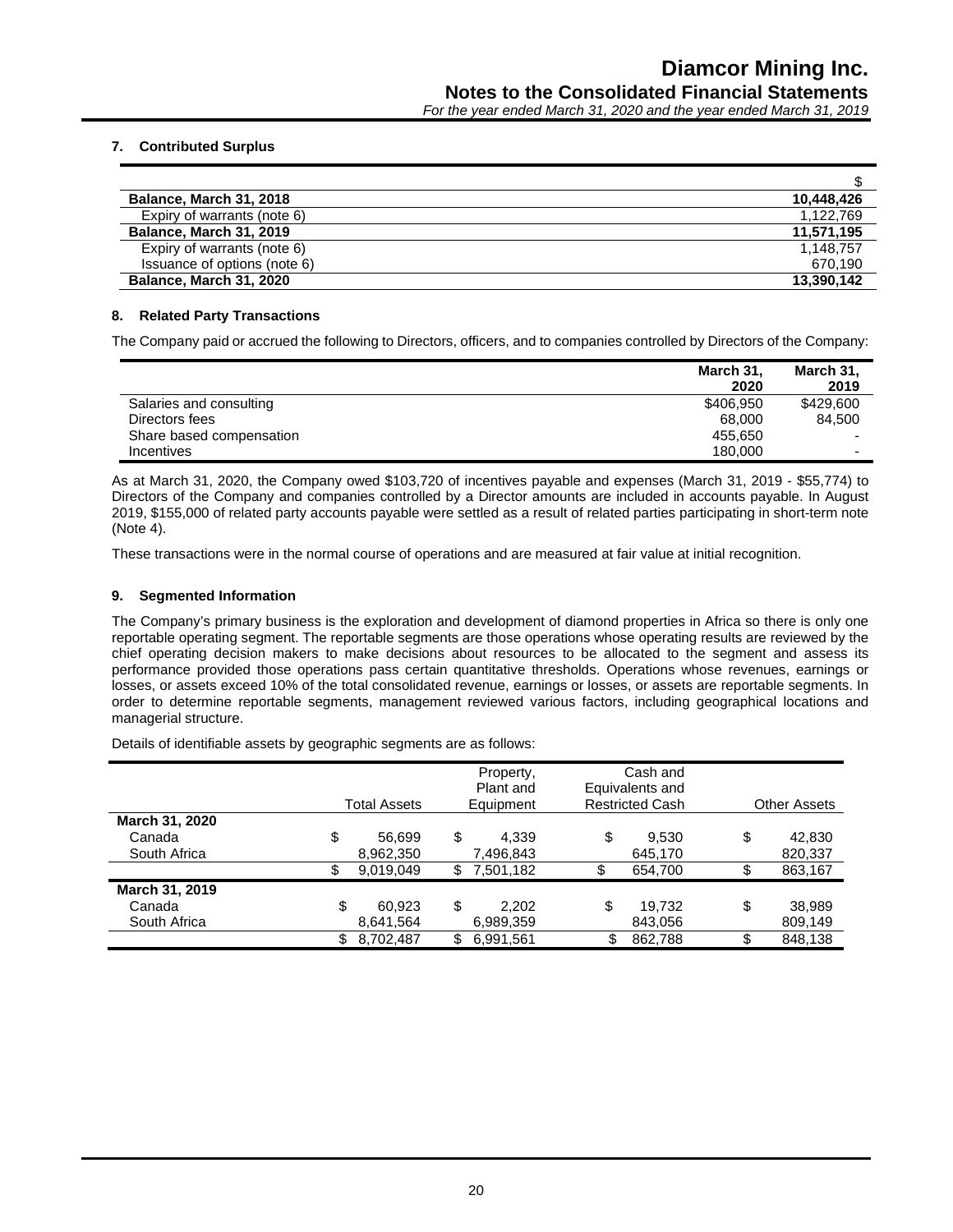#### **10. Financial Instruments**

#### *Fair values*

IFRS defines fair value as the price that would be received to dispose of an asset or paid to transfer a liability in an orderly transaction between market participants at the measurement date. The Company classifies the fair value of the financial instruments according to the following hierarchy based on the amount of observable inputs used to value the instrument.

- Level 1 Inputs to the valuation methodology are quoted prices for identical assets or liabilities in active markets.
- Level 2 Fair values of financial assets and liabilities in level 2 are based on inputs other than level 1. Inputs to the valuation methodology included quoted prices for identical assets or liabilities in active markets, and inputs that are observable for the asset or liability, either directly or indirectly, for substantially the full term of the financial instrument. Level 2 valuations are based on inputs, including quoted forward prices for commodities, time value and volatility factors, which can be substantially observed or corroborated in the marketplace.
- Level 3 Inputs to the valuation methodology are not based on observable market data.

The Company's financial instruments consist of cash and cash equivalents, restricted cash, accounts receivable, accounts payable, short term debt, amounts due to Nozala Investments and long-term debt. The fair value of cash and cash equivalents and restricted cash, accounts receivable and accounts payable and short-term debt approximate their carrying values due to the short-term maturities of these items. The fair value of the Nozala Investments loan approximates the carrying value as the interest rate floats with prime. The fair value of the long-term debt approximates the carrying value as the interest rate is a market rate for similar instruments.

The Company's cash and cash equivalents and restricted cash have been assessed on the fair value hierarchy described above and are classified as Level 1.

#### *Financial risks*

The Company's activities result in exposure to a variety of financial risks, including risks related to credit, market risk (currency fluctuation and interest rates) and liquidity risk.

a) Credit risk

The Company is exposed to credit risk only with respect to uncertainties as to timing and collectability of accounts receivable, cash and cash equivalents and restricted cash. The Company mitigates credit risk through standard credit and reference checks. There are no material financial assets that the Company considers past due. The Company currently holds the majority of its cash and cash equivalents and restricted cash in large financial institutions in Canada and South Africa and does not expect any significant risk associated with those deposits. The accounts receivable includes sales taxes refundable due from the Government of South Africa and Canada \$463,417 (March 31, 2019 - \$184,861) as well as trade receivables of \$50,331 (March 31, 2019 - \$17,757). The Company does not foresee any significant risk in the collection of these accounts receivable.

The trade accounts receivable aging amounts are as follows:

|              | <b>March 31, 2020</b>    | March 31, 2019           |
|--------------|--------------------------|--------------------------|
| $0-30$ days  | \$50,331                 | \$17.757                 |
| 31-90 days   | -                        | -                        |
| $120 + days$ | $\overline{\phantom{0}}$ | $\overline{\phantom{0}}$ |
| <b>Total</b> | \$50.331                 | \$17.757                 |

The maximum exposure to credit risk for the Company as at the reporting date is the carrying value of cash and cash equivalents, restricted cash and trade receivables disclosed above.

b) Interest rate

The Company is not exposed to any material interest rate risk as the Company's long-term debt has a fixed rate of interest, except for the Nozala Investments loan and Caterpillar Financial which have a variable rate of interest of South African prime rate plus 3% and South African prime rate plus 2%. A 1% change in the South African prime rate would result in increase or decrease of net loss by approximately \$43,000.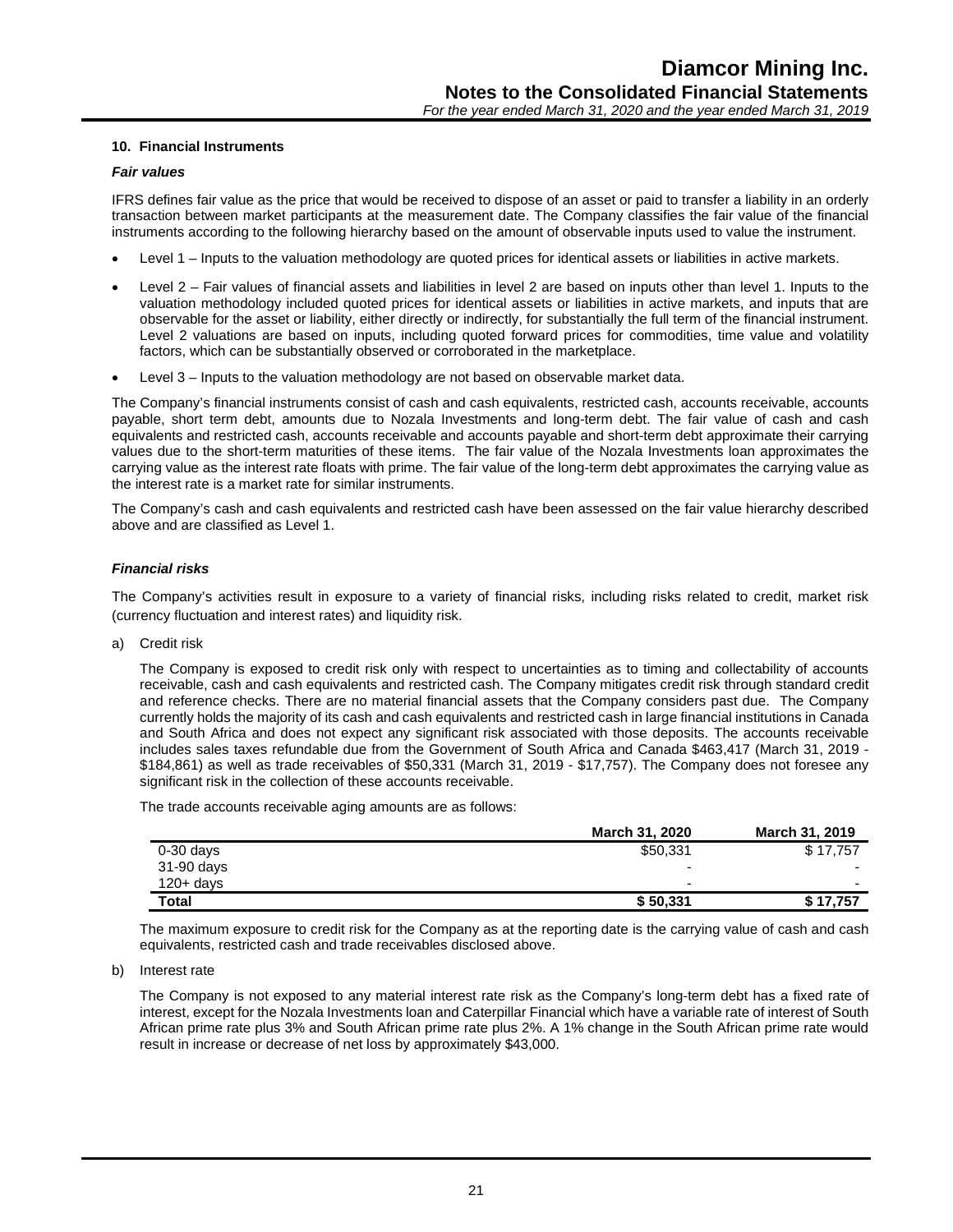#### **10. Financial Instruments (continued)**

#### c) Foreign currency risk

The Company is exposed to financial risk arising from fluctuations in foreign exchange rates and the degree of volatility of these rates. The Company does not use derivative instruments to reduce its exposure to foreign currency risk.

The Company's subsidiaries in South Africa operate using principally the United States Dollar and the South African Rand and as such may be negatively affected by fluctuations in foreign exchange rates when translating from the currency of measurement of the Company's subsidiaries to the Company's reporting currency. The Company's monetary assets and liabilities denominated in South African Rand include:

|                                               | March 31, 2020 | March 31, 2019 |
|-----------------------------------------------|----------------|----------------|
| Cash and cash equivalents and restricted cash | \$645.170      | \$843.056      |
| Accounts receivable                           | 507.911        | 193.220        |
| Accounts payable                              | 785.975        | 940.047        |
| Long-term debt                                | 3,817,905      | 1,654,241      |

A 5% change in the South African Rand would result in total net loss increasing or decreasing by approximately \$1,000,000.

#### d) Liquidity risk

Liquidity risk is the risk that the Company will not be able to meet its financial obligations when they fall due. The Company manages this risk through management of its cash flow from operations and its capital structure. Based on senior Management's and the Board of Directors' review of ongoing operations, the Company may revise timing of capital expenditures, bank loans, including project specific loans, or issue equity or a combination thereof.

The Company's current financial liabilities of \$7,853,420 are payable within one year. The Company enters contractual obligations in the normal course of business operations. Management believes the Company's requirements for capital expenditures, working capital and ongoing commitments (including long-term debt) can be financed from existing cash, issuing equity, cash flow provided by operating activities, existing bank loans and by acquiring new project loans.

The table below summarizes the maturity profile of the Company's financial liabilities as at March 31, 2020 based on contractual undiscounted payments:

|                           | Current     | 2021        | 2022 | 2023 |                          | 2024 |    | Thereafter  |
|---------------------------|-------------|-------------|------|------|--------------------------|------|----|-------------|
| Accounts payable          | \$1,050,558 |             | -    | S    |                          |      | ۰. | ۰D          |
| Long-term debt            | 5.320.368   | 1.314.677   |      |      |                          |      |    |             |
| Short term debt           | 1.482.494   |             |      |      |                          |      | -  |             |
| Due to Nozala investments | -           | -           | -    |      | $\overline{\phantom{0}}$ |      | -  | 1.620.270   |
|                           | \$7,853,420 | \$1,314,677 |      |      |                          |      | ۰  | \$1,620,270 |

Commodity price risk is the risk that the fair value or future cash flows will fluctuate because of changes in commodity prices. Commodity prices for diamonds are impacted by not only the relationship between the Canadian, United States Dollar and South African Rand, but also world economic events that dictate the levels of supply and demand. The Company is exposed to the risk of declining prices for diamonds resulting in a corresponding reduction in projected cash flow. Reduced cash flow may result in lower levels of capital being available for field activity, thus compromising the Company's capacity to grow production. The Company did not have any fixed price commodity price contracts in place as at or during the year ended March 31, 2020 and the year ended March 31, 2019. The Company's operational results and financial condition are largely dependent on the commodity price received for its diamond production. Diamond prices have fluctuated widely in recent years due to global and regional factors including supply and demand fundamentals, inventory levels, economic and geopolitical factors. A 5% change in the price of diamonds would result in total net loss increasing or decreasing by approximately \$200,000.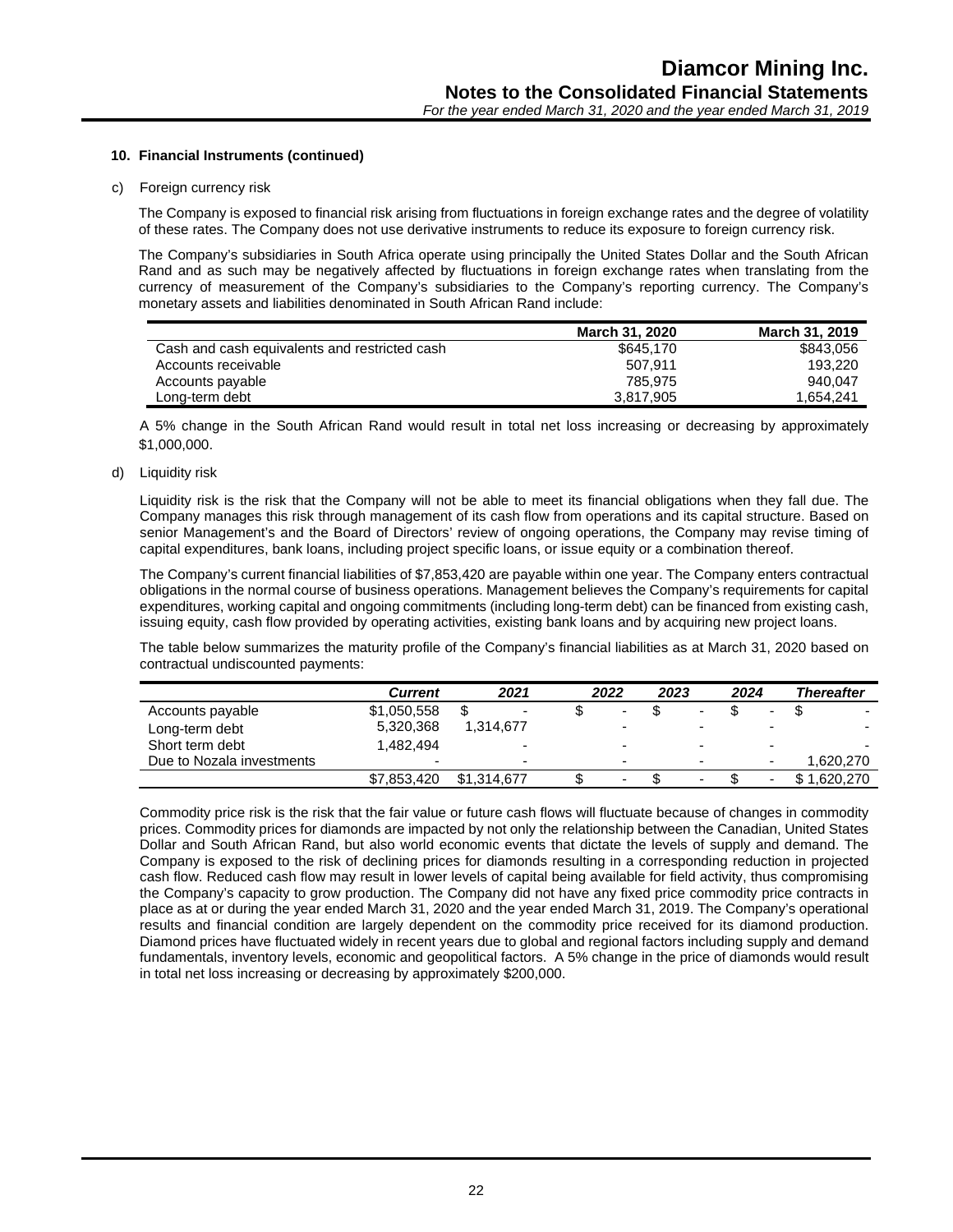#### **11. Capital Management**

The Company's objectives when managing capital are: (i) to maintain a strong capital structure, which optimizes the cost of capital at acceptable risk; and (ii) to maintain investor, creditor and market confidence to sustain the future development of the business. The Company manages its capital structure and adjusts it considering changes in economic conditions and the risk characteristics of its underlying assets. The Company, from time-to-time, may adjust capital spending, issue new common shares, issue new debt or repay existing debt. The Company's capital is not subject to any restrictions.

The Company manages the following as capital:

|                                | March 31, 2020    | <b>March 31, 2019</b> |
|--------------------------------|-------------------|-----------------------|
| Working capital                | \$<br>(6,958,166) | (4, 198, 620)         |
| Long-term debt                 | \$<br>8,255,315   | 4,058,456             |
| Shareholders' (deficit) equity | \$<br>(2,463,941) | 924,429               |

Working capital is calculated based on current assets less current liabilities.

#### **12. Commitments**

The Company has a commitment to month to month lease office space at a rate of \$3,609 per month (March 31, 2019 - \$3,469). The minimum lease payments under this lease are \$43,308 per year (March 31, 2019 - \$41,628).

#### **13. Accounts Payable**

Trade and other payables consist of the following components:

|                     | March 31, 2020 | <b>March 31, 2019</b>    |
|---------------------|----------------|--------------------------|
| Trade payables      | S<br>960,845   | 1,112,310<br>S           |
| Taxes               | 63,451         | $\overline{\phantom{a}}$ |
| Salary and benefits | 26,263         | 15,072                   |
|                     | 1,050,558      | 1,127,382                |

Trade payables are non-interest bearing and are normally settled on 30-day terms.

#### **14. Restricted Cash**

These amounts are encumbered by a guarantee by Standard Bank of South Africa Limited for certain rehabilitation obligations and electrical guarantees. The encumbered amount as at March 31, 2020 was \$622,613 (March 31, 2019 - \$723,708).

#### **15. Income Taxes**

A reconciliation of income taxes (recoverable) at statutory rates with the reported income taxes (recovered) is as follows:

|                                                                   | March 31, 2020 | <b>March 31, 2019</b> |
|-------------------------------------------------------------------|----------------|-----------------------|
| Net loss before income taxes                                      | \$(3,655,671)  | \$(3,890,674)         |
| Computed taxes recovered at statutory rates 27%<br>$(2019 - 27%)$ | \$(987,031)    | \$(1,050,482)         |
| Other non-deductible items                                        | 202.281        | 191,679               |
| Difference in tax rates                                           | (204,431)      | (50, 233)             |
| Change in deferred tax asset not recognized                       | 903.974        | 871,642               |
| Income tax expense (recovery)                                     | \$(85,207)     | \$(37,394)            |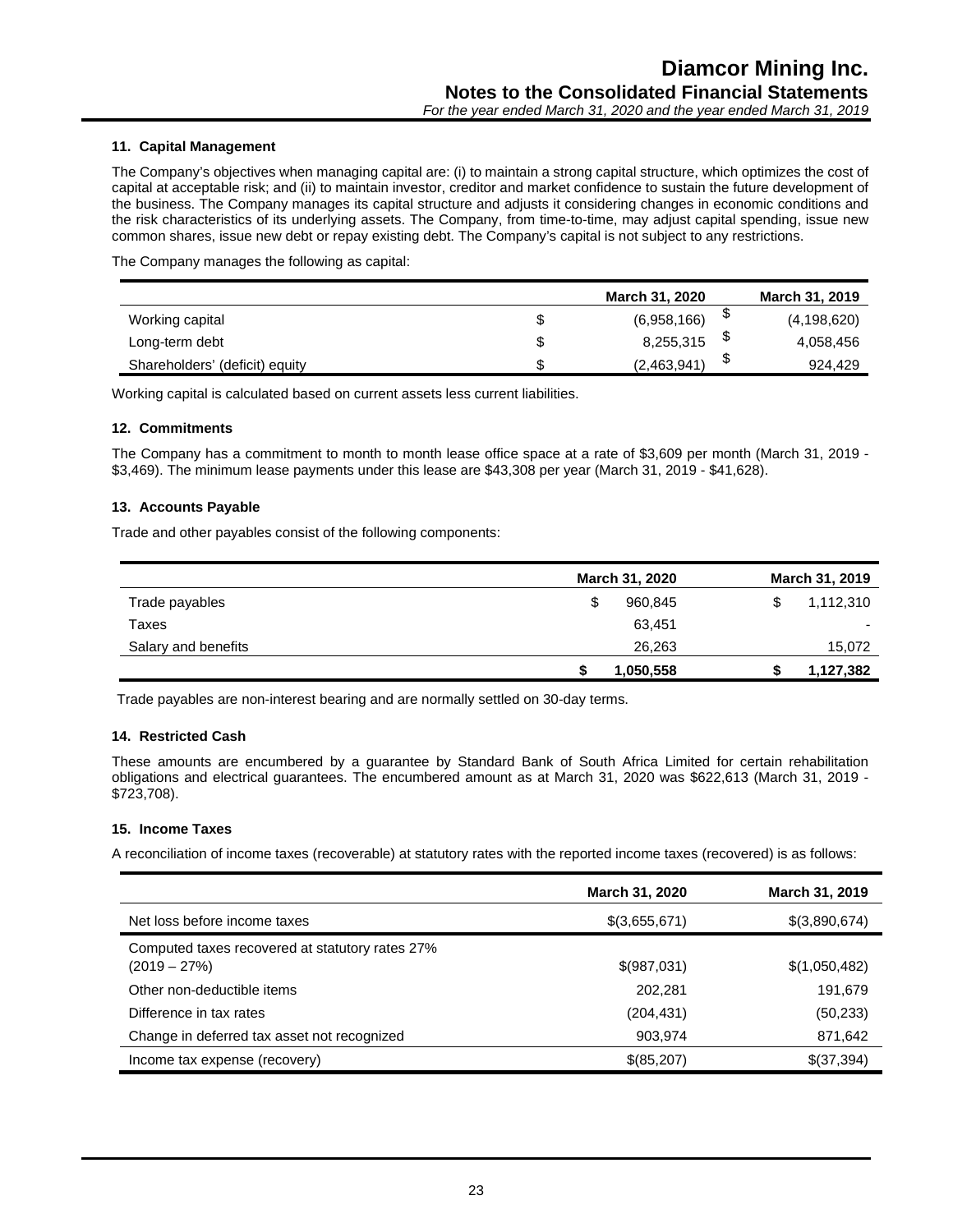#### **15. Income Taxes (continued)**

The significant components of the Company's deferred tax assets (liabilities) are as follows:

| <b>Movements</b>                                          | Property, plant and<br>equipment | <b>Non-capital losses</b><br>carry forward | Total         |
|-----------------------------------------------------------|----------------------------------|--------------------------------------------|---------------|
| As at March 31, 2018                                      | \$(617,230)                      | \$35,326                                   | \$(581,904)   |
| (Charged)/credited                                        |                                  |                                            |               |
| To profit and loss<br>$\overline{\phantom{a}}$            | 35,960                           | 1.434                                      | 37.394        |
| To other comprehensive income<br>$\overline{\phantom{a}}$ | 92,829                           | (6,738)                                    | 86,091        |
| As at March 31, 2019                                      | \$ (488, 441)                    | \$30,022                                   | $$$ (458,419) |
| (Charged)/credited                                        |                                  |                                            |               |
| To profit and loss<br>$\overline{\phantom{a}}$            | 82.215                           | 2.992                                      | 85.207        |
| To other comprehensive income<br>$\overline{\phantom{a}}$ | 61,256                           | (7, 186)                                   | 54,070        |
| As at March 31, 2020                                      | \$(344,970)                      | \$25,828                                   | $$$ (319,142) |

The details of the Company's unrecognized deductible temporary differences are as follows:

|                                  | March 31, 2020 | March 31, 2019 |
|----------------------------------|----------------|----------------|
| Property, plant and equipment    | \$1,222,310    | \$1,093,200    |
| Non-capital losses carry forward | 24,711,916     | 26,361,761     |
| Share issue costs                | 121.106        | 220,704        |
| Decommissioning liabilities      | 375.481        | 479,560        |
|                                  | \$26,430,813   | \$28,155,225   |

The Company had the following estimated tax pool balances at March 31:

|                                               | 2020         | 2019         |
|-----------------------------------------------|--------------|--------------|
| Canadian Development Expense                  | \$4,605      | \$-          |
| Share issue costs - Canada                    | 121.106      | 220,704      |
| Undepreciated Capital Cost - Canada           | 2,151        | 2,051        |
| Undepreciated Capital Cost - South Africa     | 7,792,886    | 6,694,161    |
| Non-capital loss carry-forward - Canada       | 2,343,941    | 522.916      |
| Non-capital loss carry-forward - South Africa | 22,460,219   | 25,946,067   |
|                                               | \$32,724,014 | \$33,391,202 |

The Company has available for deduction against future taxable income non-capital losses of approximately \$24,804,160 at March 31, 2020 (March 31, 2019 - \$26,468,983) which includes losses in its foreign subsidiaries of \$22,460,219 (March 31, 2019 - \$25,946,067). Canadian losses, if not utilized, will expire commencing (see table below). There is no expiry period for losses in the foreign subsidiaries. Subject to certain restrictions, the Company also has resource expenditures available to reduce taxable income in future years. Future tax benefits which may arise as a result of these non-capital losses and resource deductions have not been recognized in these financial statements due to the uncertainty of their ability to be realized.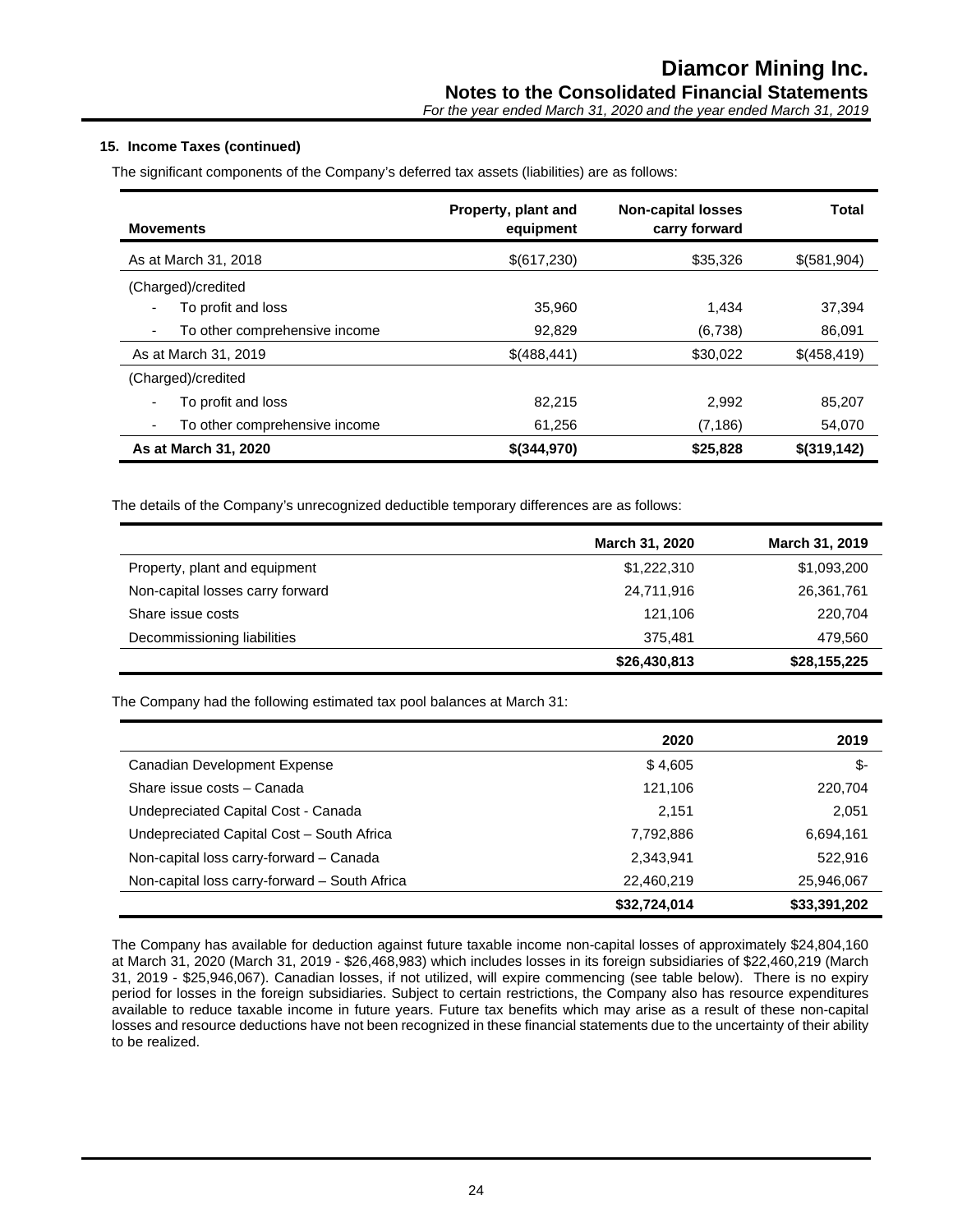#### **15. Income Taxes (continued)**

In assessing the ability of deferred tax assets to be realized, management considers whether it is probable that some portion or all of the deferred tax assets will not be realized. The ultimate realization of deferred tax assets is dependent upon the generation of future taxable income during the periods in which those temporary differences become deductible. Management considers the scheduled reversal of deferred tax liabilities, projected future taxable income, and tax planning strategies in making this assessment.

Tax loss expiry schedule for Canadian non-capital loss carry-forward is as follows:

| 2033 | 814,945     |
|------|-------------|
| 2040 | 1,528,996   |
|      | \$2,343,941 |

#### **16. Non-Controlling Interests (NCI)**

Set out below is summarized financial information for the Company's subsidiary that has non-controlling interests that are material to the Company. The amounts disclosed for the subsidiary are before inter-company eliminations:

#### **DMI Minerals South Africa (Pty) Ltd.**

|                                                     | March 31, 2020      | March 31,2019  |
|-----------------------------------------------------|---------------------|----------------|
| <b>Summarized Statement of Financial Position</b>   |                     |                |
| <b>Current assets</b>                               | \$<br>443,083       | \$<br>917,949  |
| <b>Current liabilities</b>                          | 26,909,788          | 1,375,673      |
| <b>Current net assets</b>                           | (26, 466, 705)      | (457, 724)     |
| Non-current assets                                  | 4,463,170           | 5,447,640      |
| Non-current liabilities                             | 1,995,751           | 32,496,030     |
| Non-current net assets                              | 2,467,419           | (27,048,390)   |
| <b>Net liabilities</b>                              | (23,999,287)        | (27, 506, 114) |
| <b>Summarized Statement of Comprehensive (Loss)</b> |                     |                |
| Sales                                               | 3,963,784           | 4,113,516      |
| Income (loss) for the period                        | (379,967)           | (4, 130, 084)  |
| Total comprehensive (loss)                          | (379, 967)          | (4, 130, 084)  |
| (Loss) allocated to NCI                             | (113,990)           | (1,239,025)    |
| <b>Summarized Statement of Cash-Flows</b>           |                     |                |
| Cash-flows from                                     |                     |                |
| operating activities                                | 32,446              | (1,615,300)    |
| Cash-flows from                                     |                     |                |
| investing activities                                | (15, 136)           | (42, 121)      |
| Cash-flows from                                     |                     |                |
| financing activities                                | (103, 340)          | 1,695,745      |
| Net increase in cash and cash equivalents           | \$<br>$(86,030)$ \$ | 38,324         |